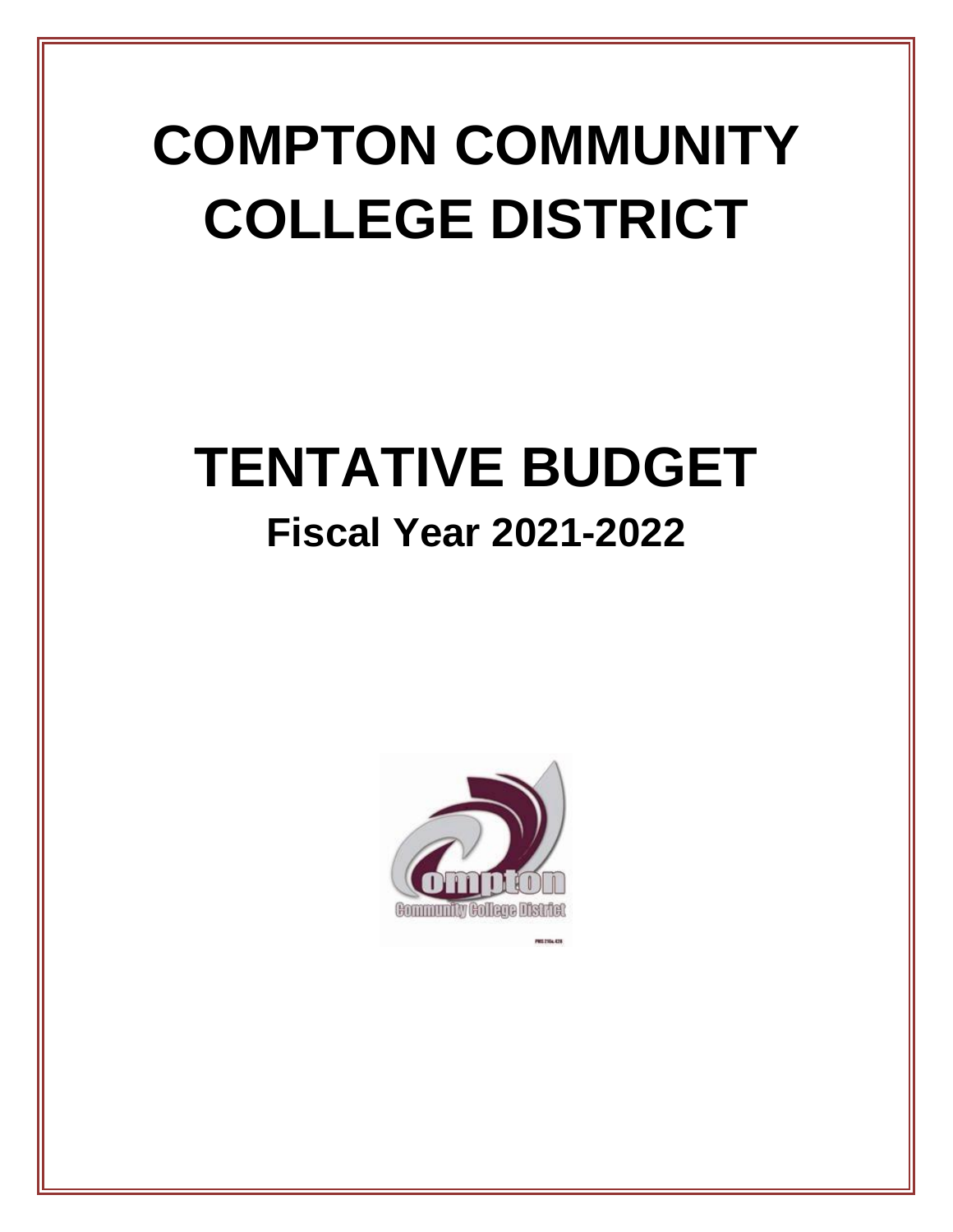### **Compton Community College District 2021-2022 Tentative Budget**

Submitted by:

## Dr. Keith Curry President/Chief Executive Officer

### To the:

## Compton Community College District Board of Trustees

June 15, 2021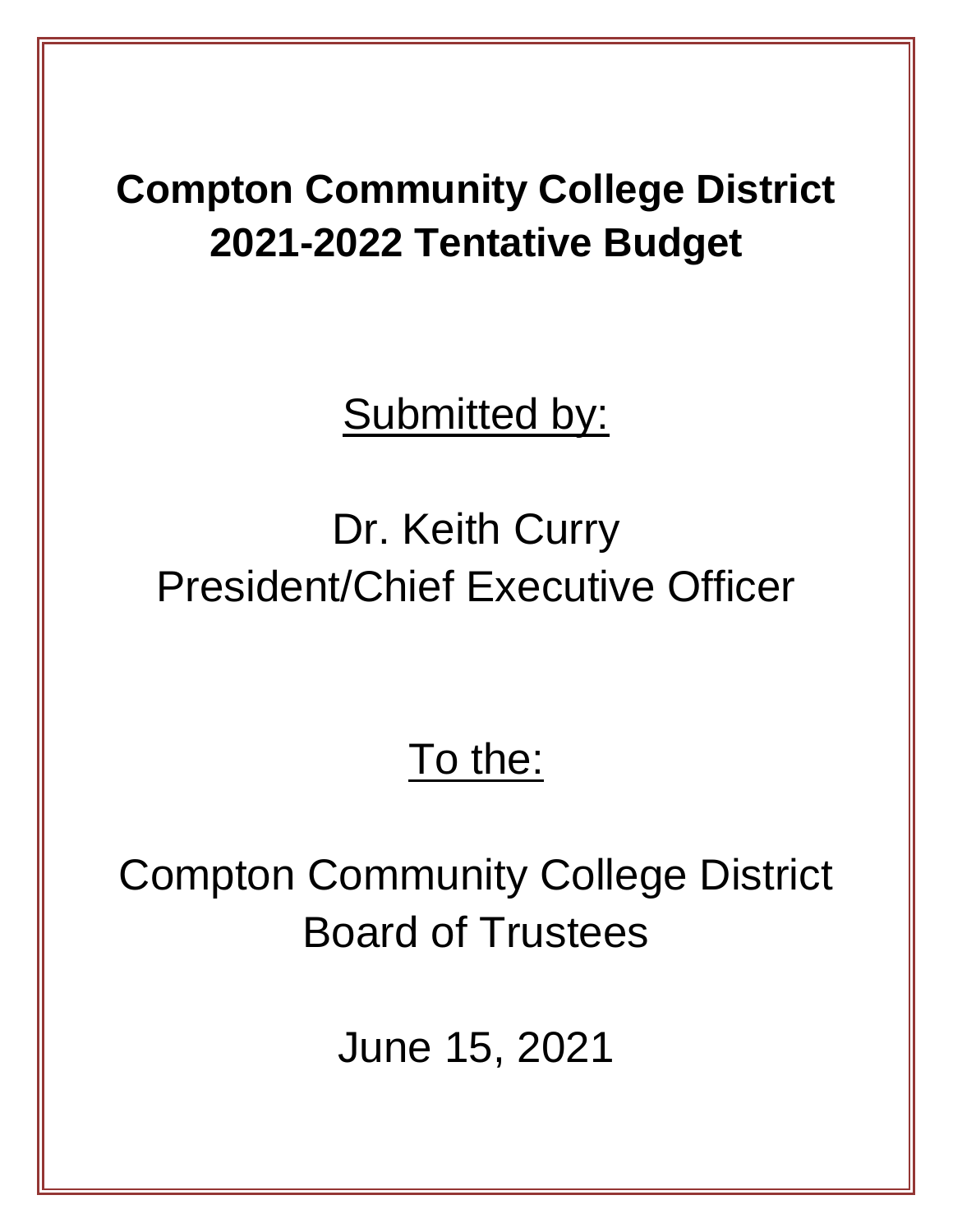

\_\_\_\_\_\_\_\_\_\_\_\_\_\_\_\_\_\_\_\_\_\_\_\_\_\_\_\_\_\_\_\_\_\_\_\_\_\_\_\_\_\_\_\_\_\_\_\_\_\_\_\_\_\_\_\_\_\_\_\_\_\_\_\_\_\_\_\_\_\_\_\_\_\_\_\_\_\_\_\_\_\_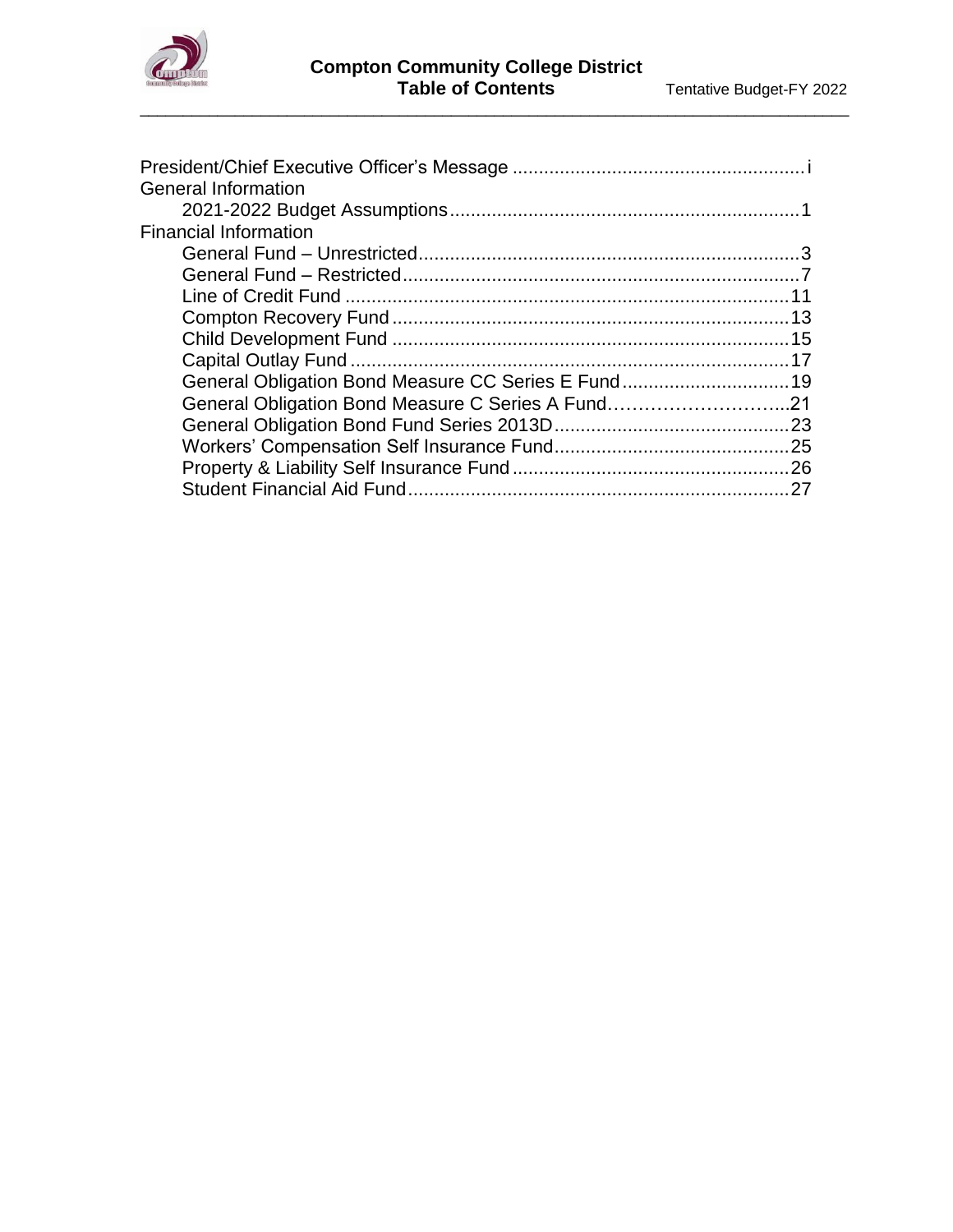

**Serving the Communities of Compton, Lynwood, Paramount and Willowbrook, as well as portions of Athens, Bellflower, Carson, Downey, Dominguez, Lakewood, Long Beach, and South Gate**

1111 East Artesia Boulevard Compton, CA 90221-5393 Phone: (310) 900-1600 Fax: (310) 605-1458 [www.compton.edu](http://www.compton.edu/)

**SONIA LOPEZ** President

**DR. SHARONI LITTLE** Vice President

**BARBARA CALHOUN** Clerk

**DR. DEBORAH LEBLANC** Member

**ANDRES RAMOS** Member

**BENSON ATKINS** Student Trustee

**KEITH CURRY, Ed.D.** President/CEO

June 10, 2021

Board of Trustees Compton Community College District

Dear Board of Trustees,

The Compton Community College District's proposed Tentative Budget for the 2021-2022 fiscal year is submitted for your review and approval. The 2021-2022 Compton District Tentative Budget is a tentative fiscal plan, as the State of California has not finalized its 2021-2022 revenue allocations for community colleges.

For the 2021-2022 fiscal year, we anticipate that Compton College will be funded for 5,980 Full-Time Equivalent Students (FTES). The 2021-2022 Compton District Tentative Budget includes filling six faculty positions, one Classified staff, and one management positions. The 2021-2022 Compton District Tentative Budget includes the following expenses to address Compton District's long-term liabilities: Other Post-Employment Benefits (OPEB) payment of \$1,250,000; California Public Entity Pension Stabilization Fund State Teachers' Retirement (STRS)/Public Employees' Retirement (PERS) fund payment of \$500,000 to address future STRS/PERS obligations; and the line of credit repayment of \$1,681,841.

The 2021-2022 Compton District Tentative Budget includes the following transfers to the Capital Outlay fund in the amount of \$3,500,000 to pay the District required match for the Visual &Performing Arts Replacement Project, and \$350,000 to pay for a future E-Sports Facilities Project.

The 2021-2022 Compton District Tentative Budget maintains a reserve above the minimum 10% level as required by Compton District Board Policy 6200 – Budget Preparation. In recognition of future Compton District financial commitments, the 2021-2022 Compton District Tentative Budget reserve includes the following financial commitments: future funding for the Compton College Enterprise Resource Planning System of \$3,700,000; \$400,000 for future funding of the Compton District Personnel Commission; and a one-time augmentation for equipment for the proposed Compton College Fire Academy of \$350,000.

Any recommended modifications to the budget will be communicated to you at the Tuesday, September 7, 2021, Board meeting with the presentation of the 2021-2022 Compton District Final Budget.

Sincerely,

Keith Curry President/CEO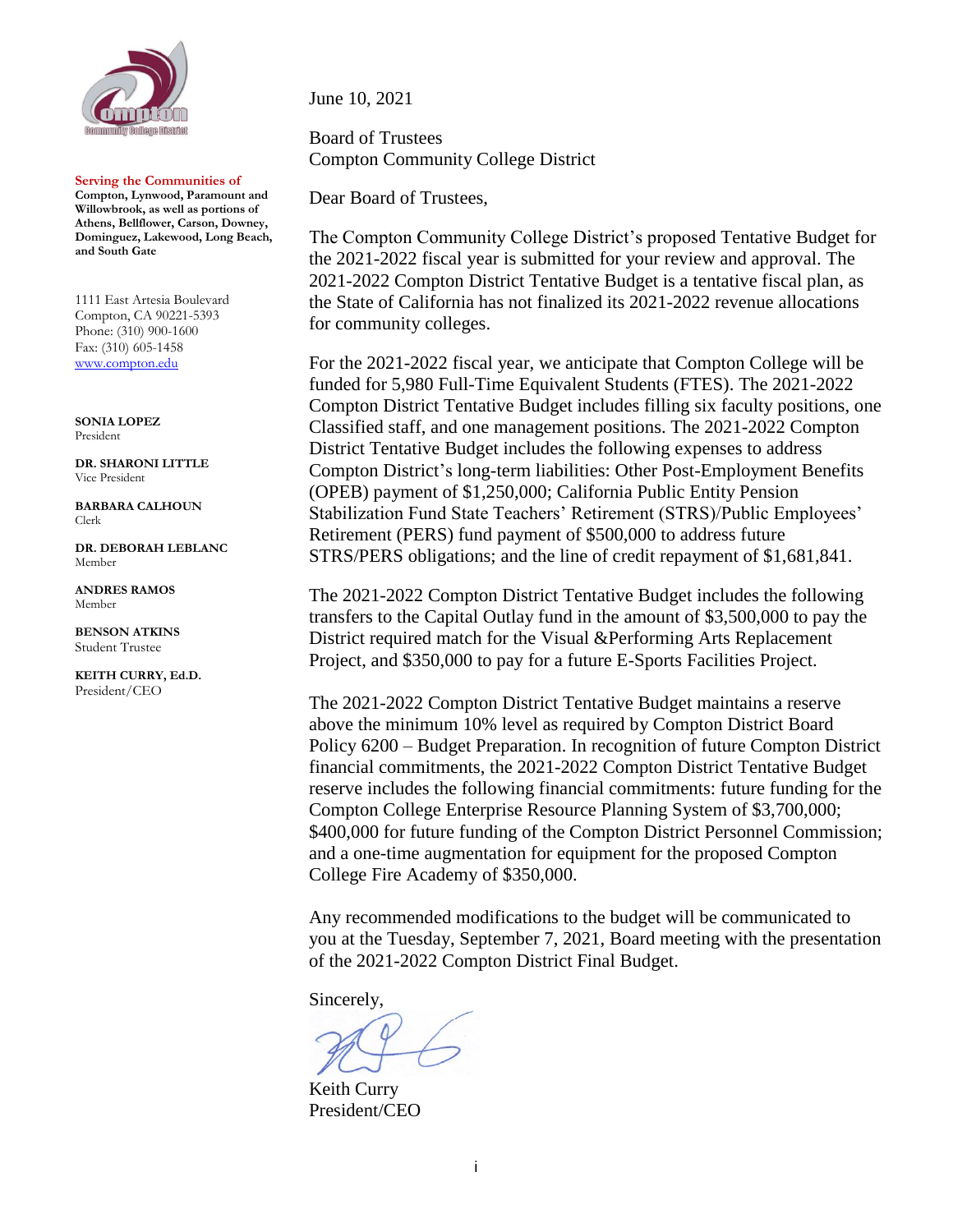

The following 2021-2022 Tentative Budget Assumptions are recommended by the President/Chief Executive Officer.

#### **I. Organization**

The 2021-2022 Compton Community College District Tentative Budget Assumptions reflects information available at this time from the California Community Colleges Chancellor's Office, Governor's Proposed Budget, and District Management.

#### **II. Unrestricted General Fund Budget Guidelines**

- A. Estimated beginning balance: **\$15,649,942** (2021 Estimated Ending Balance)
- B. Estimated revenue including state and local sources: **\$46,363,000**
- C. Budget the General State Apportionment based on generation of **5,980** FTES (Hold Harmless)
- D. Offering **1,389** sections for the 2020-2021 year.
- E. Cost of Living Adjustment (COLA) increase: **4.05%** (Governors Budget Proposal)
- F. Budget for the GASB "pay as you go" costs for Retiree Benefits: **\$600,000** (Estimate based on annualized 2021 actual costs)
- G. Pension contributions: Public Employee Retirement System (PERS) employer contributions at 22.91% and State Teachers Employee Retirement System (STRS) at 16.92% (Chancellor's Office Analysis of the Governor's May Revise).
- H. Unemployment Insurance increased from 0.5% to 1.23% (LACOE)
- I. Budget for projected utility increases of 1%.
- J. Budget to fill the following full-time faculty positions:
	- 1. History/Ethnic Studies
	- 2. Journalism/ English –Social Media
	- 3. Nursing Instructor (2 Positions)
	- 4. Political Science
	- 5. Special Resource Center Guided Pathways Counselor
- K. Budget to fill the following full-time classified position:
	- 1. Americans with Disabilities Act (ADA) 504/508 compliance
- L. Budget to transfer the following full-time staff positions in Information Technology Department from the Compton Recovery Fund to the Unrestricted Fund (\$500,000).
	- 1. Business Analyst
	- 2. Helpdesk Technician (2 Positions)
	- 3. Network Support Specialist
- M. Budget to fill the following full-time management position:
	- 1. Director of Black and Males of Color Success Restricted Fund
- N. Budget for the following one-time Augmentations/Enhancements (\$350,000):
	- 1. Enrollment Management Plan (\$100,000)
	- 2. Budget Augmentations and Enhancements (\$250,000)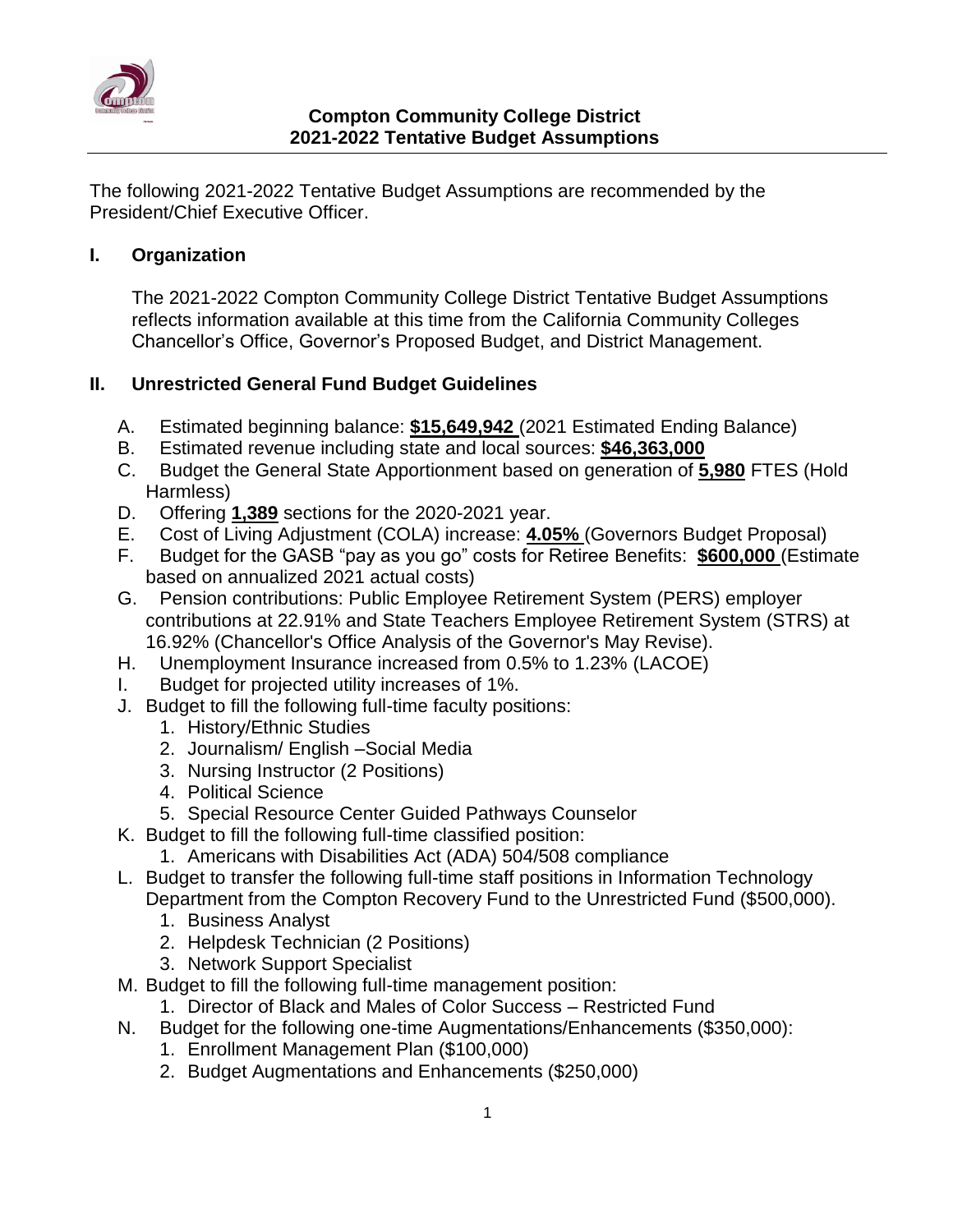

#### **Compton Community College District 2021-2022 Tentative Budget Assumptions**

- O. Budget for Line of Credit debt expense of \$1,681,841, which includes a one-time augmentation of \$500,000.
- P. Budget for Other Postemployment Benefit (OPEB) contribution of \$1,250,000, which includes a one-time augmentation of \$1,000,000.
- Q. Budget for the California Public Entity Pension Stabilization Fund (PERS/STRS) contribution of \$500,000, which includes one-time augmentation of \$300,000.
- R. Reserve the following expenditures from the ending balance (\$4,450,000):
	- 1. Compton College Enterprise Resource Planning System (\$3,700,000)
	- 2. Compton Community College District Personnel Commission (\$400,000)
	- 3. One-time augmentations for future Compton College Fire Academy equipment (\$350,000).
- S. Budget for an inter-fund transfer out:
	- 1. Transfer \$400,000 to the Property & Liability Fund to pay cost of property and liability insurance.
	- 2. Transfer \$150,000 to the Child Development Fund to support the operational costs for the Child Development Center.
	- 3. Transfer \$3,500,000 to the Capital Outlay Fund to pay District required match for the Visual &Performing Arts Replacement Project.
	- 4. Transfer \$350,000 to Capital Outlay Fund to pay for E-Sports Facilities Project.

#### *Presented to the Consultative Council on Monday, June 7, 2021, and the Planning and Budget Committee on Tuesday, June 8, 2021.*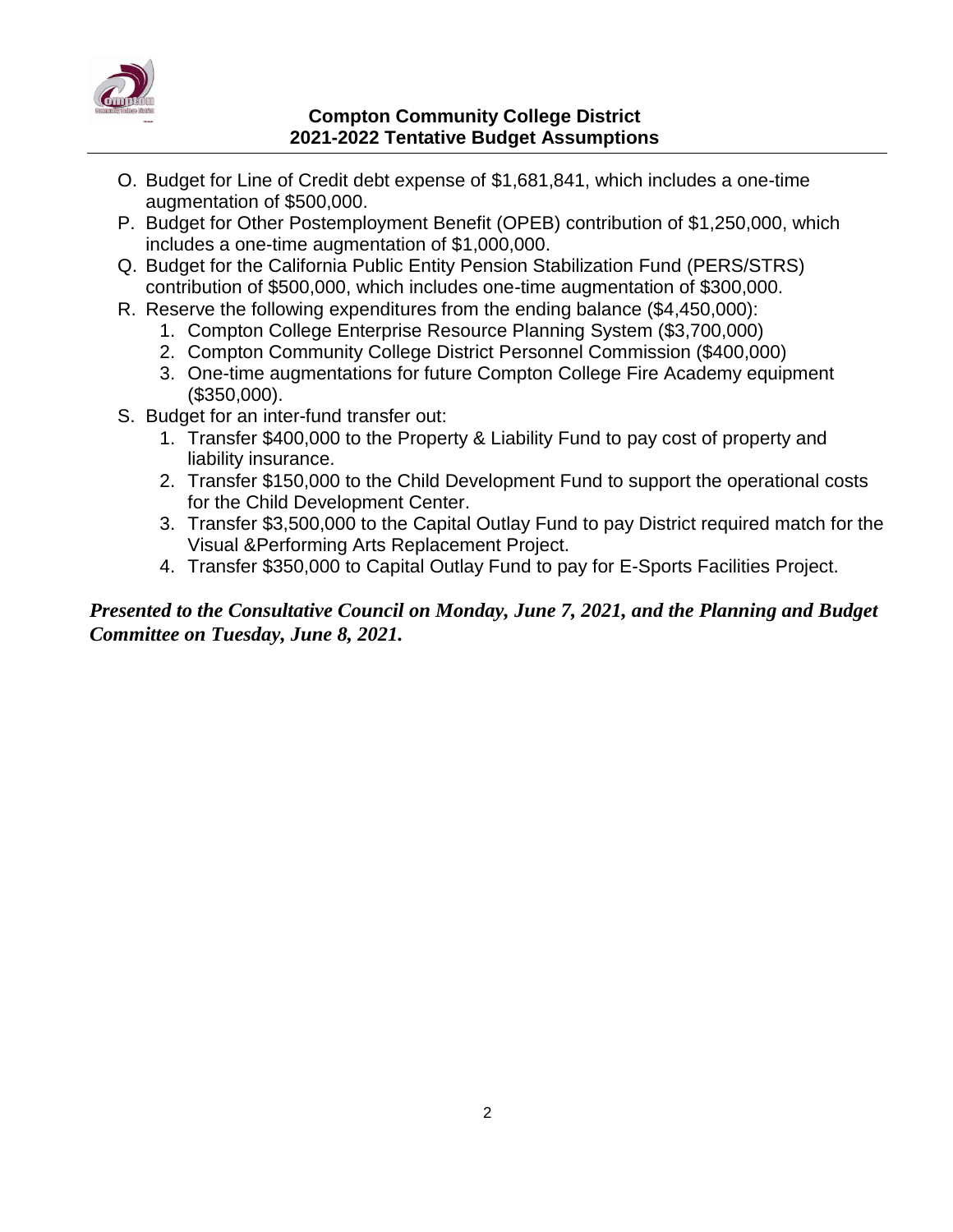#### COMPTON COMMUNITY COLLEGE DISTRICT 2021-2022 TENTATIVE BUDGET GENERAL FUND UNRESTRICTED - FUND 01.0 REVENUE

|                                   |                                            | 2019-2020  |           |               |               |
|-----------------------------------|--------------------------------------------|------------|-----------|---------------|---------------|
|                                   |                                            | Unaudited  | 2020-2021 |               | 2021-2022     |
| <b>Account Number</b>             | Description                                | Actuals    | Final     | <b>Budget</b> | <b>Budget</b> |
|                                   |                                            |            |           |               |               |
| <b>BEGINNING BALANCE JULY 1</b>   |                                            | 12,596,822 |           | 16,696,398    | 15,649,942    |
| <b>ADJUSTMENT</b>                 |                                            | (7,000)    |           |               |               |
| ADJUSTED BEGINNING BALANCE JULY 1 |                                            | 12,589,822 |           | 16,696,398    | 15,649,942    |
| <b>REVENUE</b>                    |                                            |            |           |               |               |
|                                   | <b>STATE REVENUE</b>                       |            |           |               |               |
| 8610                              | <b>Principal Apportionment</b>             | 28,338,592 |           | 28,864,000    | 31,329,000    |
| 8606                              | Part-Time Faculty Apportionment            | 117,298    |           | 146,000       | 146,000       |
| 8612                              | <b>Prior Year Apportionment Correction</b> | (302,614)  |           | (300,000)     |               |
| 8614                              | <b>Enrollment Fee Administration</b>       | 72,641     |           | 72,000        | 72,000        |
| 8620                              | <b>Full Time Faculty Apportionment</b>     | 265,630    |           | 265,000       | 265,000       |
| 8630                              | <b>Education Protection Account Funds</b>  | 4,459,902  |           | 4,500,000     | 4,500,000     |
| 8670                              | <b>State Tax Subventions</b>               | 24,830     |           | 25,000        | 25,000        |
| 8680                              | Lottery Funds                              | 782,646    |           | 785,000       | 785,000       |
| 8690                              | On behalf contribution to STRS             | 1,565,422  |           | 1,580,000     | 1,580,000     |
| 8691                              | <b>Mandated Block Grant</b>                | 171,870    |           | 172,000       | 172,000       |
| <b>Total State Revenue</b>        |                                            | 35,496,217 |           | 36,109,000    | 38,874,000    |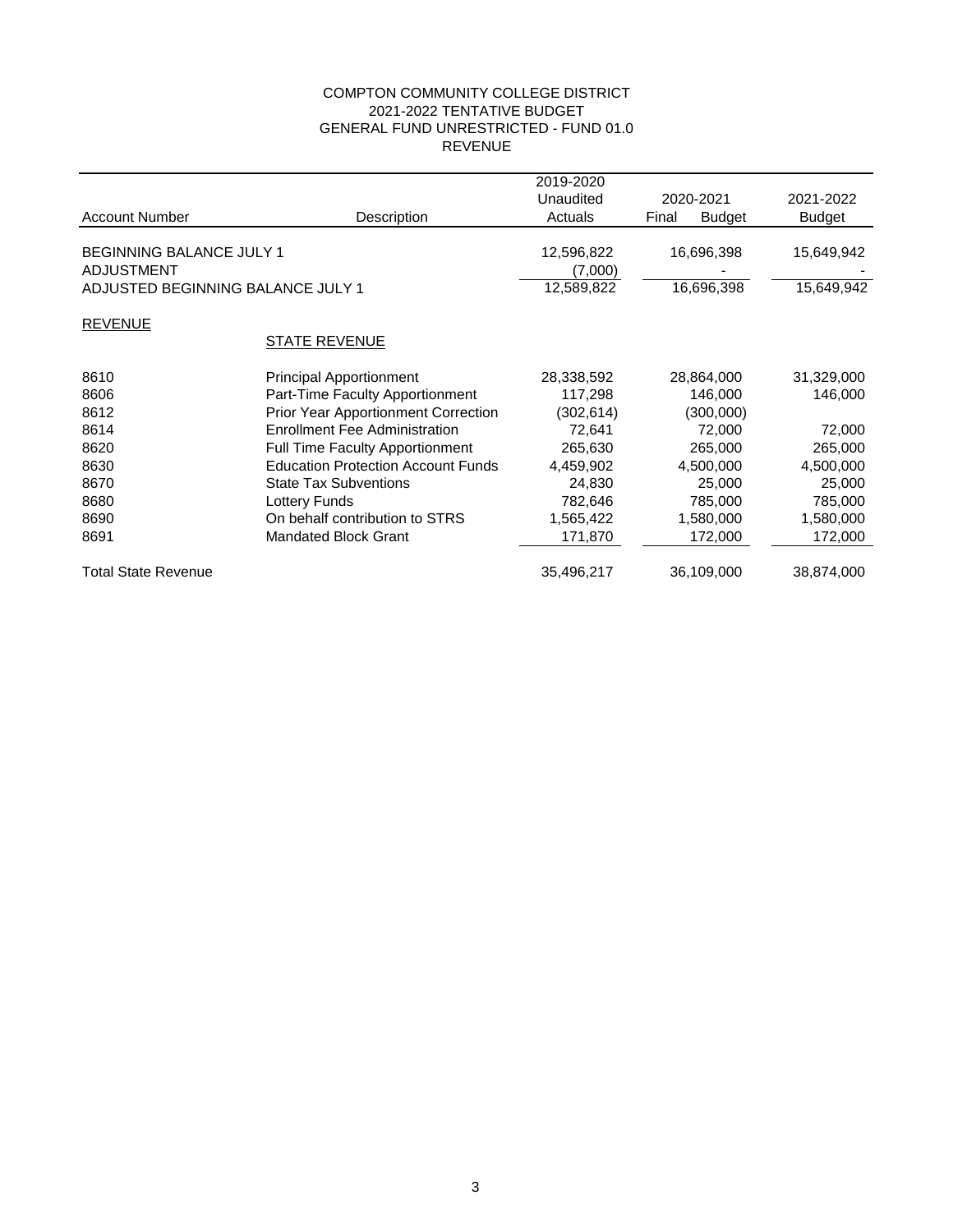#### COMPTON COMMUNITY COLLEGE DISTRICT 2021-2022 TENTATIVE BUDGET GENERAL FUND UNRESTRICTED - FUND 01.0 REVENUE

|                                     |                                        | 2019-2020  |                        |               |
|-------------------------------------|----------------------------------------|------------|------------------------|---------------|
|                                     |                                        | Unaudited  | 2020-2021              | 2021-2022     |
| <b>Account Number</b>               | Description                            | Actuals    | Final<br><b>Budget</b> | <b>Budget</b> |
|                                     | <b>LOCAL REVENUE</b>                   |            |                        |               |
| 8811                                | <b>District Taxes - Secured Roll</b>   | 4,733,730  | 4,700,000              | 4,700,000     |
| 8812                                | <b>District Taxes - Supplemental</b>   | 98,363     | 100,000                | 100,000       |
| 8813                                | <b>District Taxes - Unsecured Roll</b> | 70,722     | 71,000                 | 71,000        |
| 8816                                | <b>District Taxes - Prior Years</b>    | 49,816     | 58,000                 | 58,000        |
| 8818                                | Redevelopment Increment                | 563,800    | 500.000                | 500,000       |
| 8819                                | <b>Redevelopment Agency Funds</b>      | 271,986    | 200,000                | 200,000       |
| 8830                                | <b>Contract Services</b>               | 5,200      | 6,000                  | 6,000         |
| 8830                                | Sales and Commissions                  | 71,877     | 70,000                 | 70,000        |
| 8850                                | <b>Rentals and Leases</b>              | 43,671     | 45,000                 | 45,000        |
| 8860                                | Interest and Investment Income         | 199,999    | 130,000                | 130,000       |
| 8874                                | Enrollment Fees (net of BFAP)          | 1,538,456  | 1,100,000              | 1,100,000     |
| 8879                                | <b>Transcript Fees</b>                 | 786        | 1,000                  | 1,000         |
| 8880                                | <b>Non-Resident Tuition</b>            | 77,352     | 45,000                 | 45,000        |
| 8885                                | Non-Resident Tuition-Out of Country    |            |                        | 3,000         |
| 8890                                | <b>Other Local Revenues</b>            | 802,416    | 810,000                | 400,000       |
| 8892                                | Redevelopment Agency Asset             | 35,715     | 30,000                 | 30,000        |
| 8893                                | Miscellaneous Income                   |            |                        |               |
| 8895                                | <b>Indirect Cost</b>                   | 23,002     | 30,000                 | 480,000       |
| <b>Total Local Revenue</b>          |                                        | 8,586,891  | 7,896,000              | 7,939,000     |
| 8895                                | <b>Contributions from Other Funds</b>  | 2,500,000  |                        |               |
| <b>Total Incoming Transfers</b>     |                                        | 2,500,000  |                        |               |
| TOTAL REVENUE - ALL SOURCES         |                                        | 46,583,108 | 44,005,000             | 46,813,000    |
| TOTAL BEGINNING BALANCE AND REVENUE |                                        | 59,172,930 | 60,701,398             | 63,509,398    |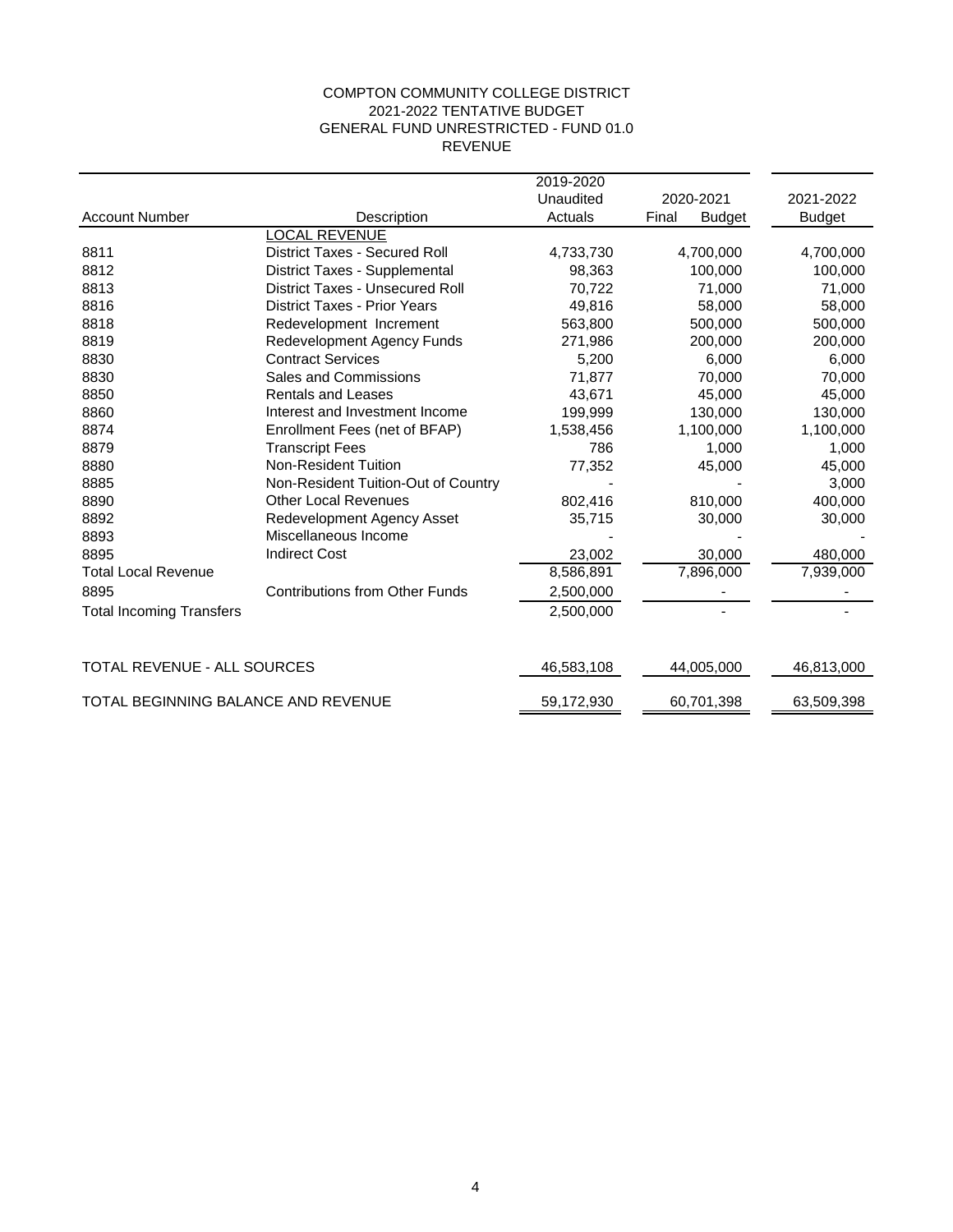#### COMPTON COMMUNITY COLLEGE DISTRICT 2021-2022 TENTATIVE BUDGET GENERAL FUND UNRESTRICTED - FUND 01.0 EXPENDITURES

|                                            |                                                                       | 2019-2020  |                        |               |
|--------------------------------------------|-----------------------------------------------------------------------|------------|------------------------|---------------|
|                                            |                                                                       | Unaudited  | 2020-2021              | 2021-2022     |
| <b>Account Number</b>                      | Description                                                           | Actuals    | Final<br><b>Budget</b> | <b>Budget</b> |
|                                            |                                                                       |            |                        |               |
|                                            | <b>ACADEMIC SALARIES</b>                                              |            |                        |               |
| 1100                                       | Regular Schedule, Teaching                                            | 6,580,427  | 7,407,000              | 7,391,970     |
| 1200                                       | Regular Schedule, Non-Teaching                                        | 3,190,029  | 3,354,000              | 3,428,500     |
| 1300                                       | Other Schedule, Teaching                                              | 3,674,697  | 4,135,000              | 3,835,000     |
| 1400                                       | Other Schedule, Non-Teaching                                          | 307,175    | 404,000                | 401,800       |
| <b>Total Academic Salaries</b>             |                                                                       | 13,752,328 | 15,300,000             | 15,057,270    |
|                                            |                                                                       |            |                        |               |
|                                            | <b>CLASSIFIED SALARIES</b>                                            |            |                        |               |
| 2100                                       | Full Time                                                             | 5,890,665  | 7,089,000              | 7,303,590     |
| 2200                                       | Instructional Aides, Regular                                          | 683,786    | 746,000                | 705,220       |
| 2300                                       | Student Help, Hourly and Overtime                                     | 669,112    | 802,000                | 775,120       |
| 2400                                       | Instructional Aides, Other                                            | 163,076    | 96,000                 | 144,030       |
| <b>Total Classified Salaries</b>           |                                                                       | 7,406,639  | 8,733,000              | 8,927,960     |
|                                            | <b>STAFF BENEFITS</b>                                                 |            |                        |               |
| 3100                                       | <b>State Teachers' Retirement</b>                                     | 4,399,987  | 3,983,000              | 4,413,940     |
| 3200                                       | <b>Public Employees' Retirement</b>                                   | 1,738,626  | 1,807,000              | 2,103,780     |
| 3300                                       | Social Security - OASDI/Medicare                                      | 800,067    | 932,000                | 935,840       |
| 3400                                       | Health and Welfare - Medical                                          | 6,407,457  | 3,299,000              | 4,355,600     |
| 3500                                       | Unemployment Insurance                                                | 10,138     | 12,000                 | 292,950       |
| 3600                                       | <b>Workers' Compensation Insurance</b>                                | 797,202    | 874,000                | 899,390       |
| 3700                                       | Cash in Lieu of Insurance                                             | 238,220    | 211,000                | 233,840       |
| 3900                                       | <b>Retiree Benefits</b>                                               | 58,033     | 57,000                 | 57,200        |
| <b>Total Staff Benefits</b>                |                                                                       | 14,449,730 | 11,175,000             | 13,292,540    |
|                                            |                                                                       |            |                        |               |
|                                            |                                                                       |            |                        |               |
| 4300                                       | <b>BOOKS, SUPPLIES AND MATERIALS</b><br><b>Instructional Supplies</b> | 181,836    | 200,000                |               |
| 4400                                       | <b>Repairs and Supplies</b>                                           | 13,919     |                        |               |
| 4500-4700                                  |                                                                       |            | 67,000                 | 143,800       |
|                                            | Non-Instructional Supplies/Other                                      | 476,423    | 641,000                | 615,580       |
| <b>Total Books, Supplies and Materials</b> |                                                                       | 672,178    | 908,000                | 759,380       |

.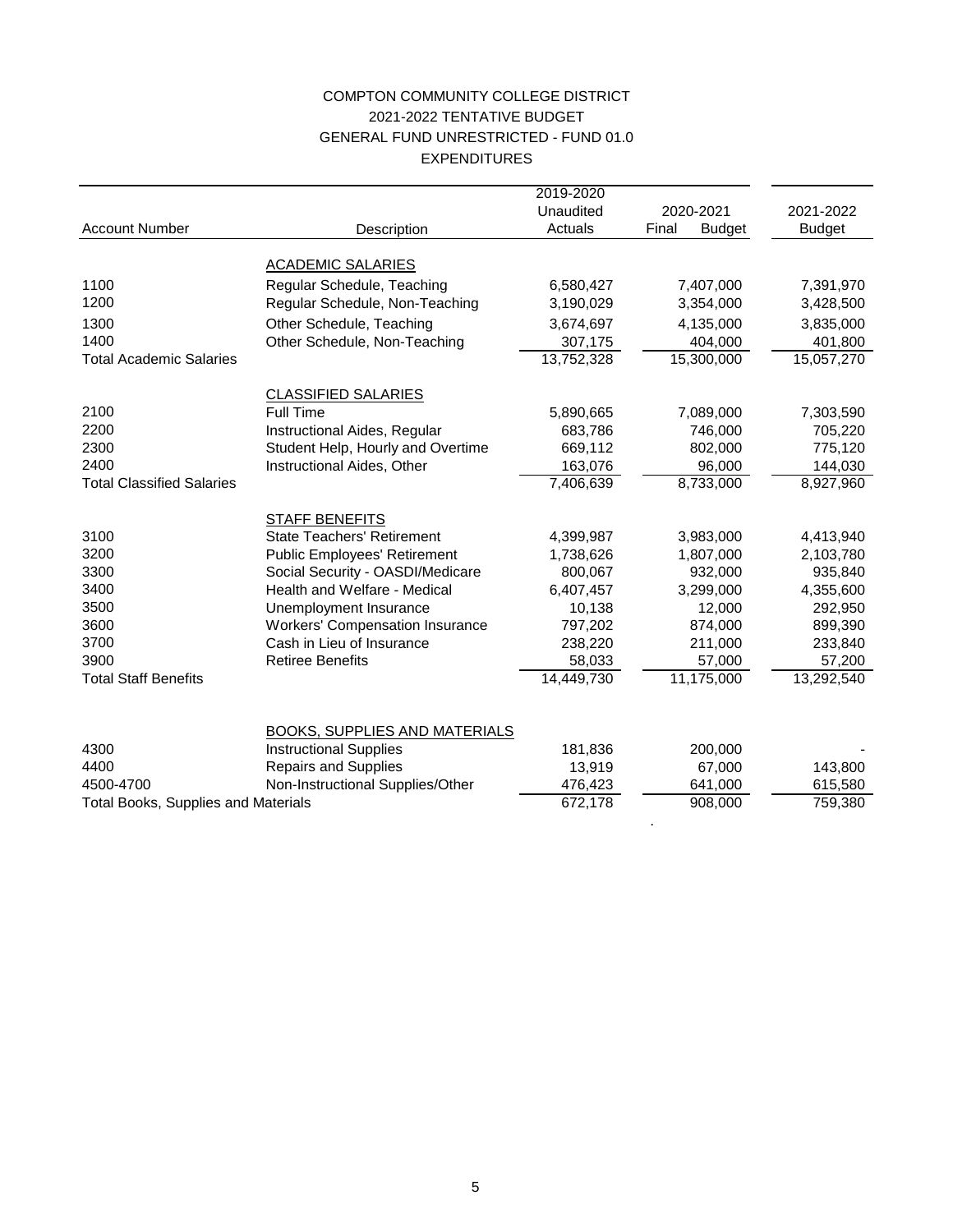#### COMPTON COMMUNITY COLLEGE DISTRICT 2021-2022 TENTATIVE BUDGET GENERAL FUND UNRESTRICTED - FUND 01.0 EXPENDITURES

|                                                       |                                            | 2019-2020  |                        |               |
|-------------------------------------------------------|--------------------------------------------|------------|------------------------|---------------|
|                                                       |                                            | Unaudited  | 2020-2021              | 2021-2022     |
| <b>Account Number</b>                                 | Description                                | Actuals    | Final<br><b>Budget</b> | <b>Budget</b> |
|                                                       |                                            |            |                        |               |
|                                                       | CONTRACT SERVICES AND OPERATING EXPENSES   |            |                        |               |
| 5000                                                  | Other Supplies Hold                        |            |                        | 350,000       |
| 5100                                                  | <b>Contract for Personal Services</b>      | 953,211    | 874,000                | 870,200       |
| 5200                                                  | Travel, Conference and Training            | 164,001    | 256,000                | 263,780       |
| 5300                                                  | Dues and Memberships                       | 47,450     | 81,000                 | 98,200        |
| 5400                                                  | Insurance                                  | 92,840     | 97,000                 | 96,500        |
| 5500                                                  | Utilities and Housekeeping Services        | 1,050,862  | 1,051,000              | 1,192,020     |
| 5600                                                  | Contracts, Rentals, and Repairs            | 1,208,905  | 1,528,000              | 1,471,280     |
| 5700                                                  | Legal, Elections, and Audit Expense        | 232,091    | 402,000                | 329,100       |
| 5800                                                  | Other Services, Postage, Advertising       | 746,256    | 905,000                | 808,940       |
| 5900                                                  | Miscellaneous                              |            | 71,000                 | 65,000        |
| <b>Total Contract Services and Operating Expenses</b> |                                            | 4,495,616  | 5,265,000              | 5,545,020     |
|                                                       |                                            |            |                        |               |
| 6100                                                  | <b>CAPITAL OUTLAY</b><br>Site Improvements |            | 18,000                 | 16,700        |
| 6300                                                  | <b>Library Books</b>                       | 14,222     | 48,000                 | 47,600        |
| 6400                                                  | Equipment                                  | 177,416    | 170,000                | 219,880       |
| <b>Total Capital Outlay</b>                           |                                            | 191,638    | 236,000                | 284,180       |
|                                                       |                                            |            |                        |               |
|                                                       | <b>OTHER OUTGO</b>                         |            |                        |               |
| 7100                                                  | <b>Debt Retirement</b>                     | 1,181,841  | 1,182,000              | 1,681,850     |
| 7300                                                  | Interfund Transfer                         | 250,000    | 500,000                | 4,400,000     |
| 7600                                                  | Other Student Aid                          | 76,562     | 75,000                 | 75,000        |
| <b>Total Other Outgo</b>                              |                                            | 1,508,403  | 1,757,000              | 6,156,850     |
|                                                       |                                            |            |                        |               |
| TOTAL EXPENDITURES / APPROPRIATIONS                   |                                            | 42,476,532 | 43,374,000             | 50,023,200    |
| RESERVE FOR COMPTON COLLEGE ERP                       |                                            | 2,500,000  | 3,000,000              | 3,700,000     |
| RESERVE FOR PERSONNEL COMMISSION                      |                                            | 300,000    | 400,000                | 400,000       |
| RESERVE FOR FIRE ACADEMY                              |                                            | 350,000    | 350,000                | 350,000       |
|                                                       |                                            |            |                        |               |
| TOTAL ASSIGNED FUND BALANCE                           |                                            | 3,150,000  | 3,750,000              | 4,450,000     |
| TOTAL UNASSIGNED FUND BALANCE                         |                                            | 13,546,398 | 13,577,398             | 7,989,742     |
|                                                       |                                            | 16,696,398 | 17,327,398             | 12,439,742    |
|                                                       |                                            |            |                        |               |
| <b>GRAND TOTAL - EXPENDITURES /</b>                   |                                            |            |                        |               |
| <b>ENDING BALANCE / RESERVES</b>                      |                                            | 59,172,930 | 60,701,398             | 62,462,942    |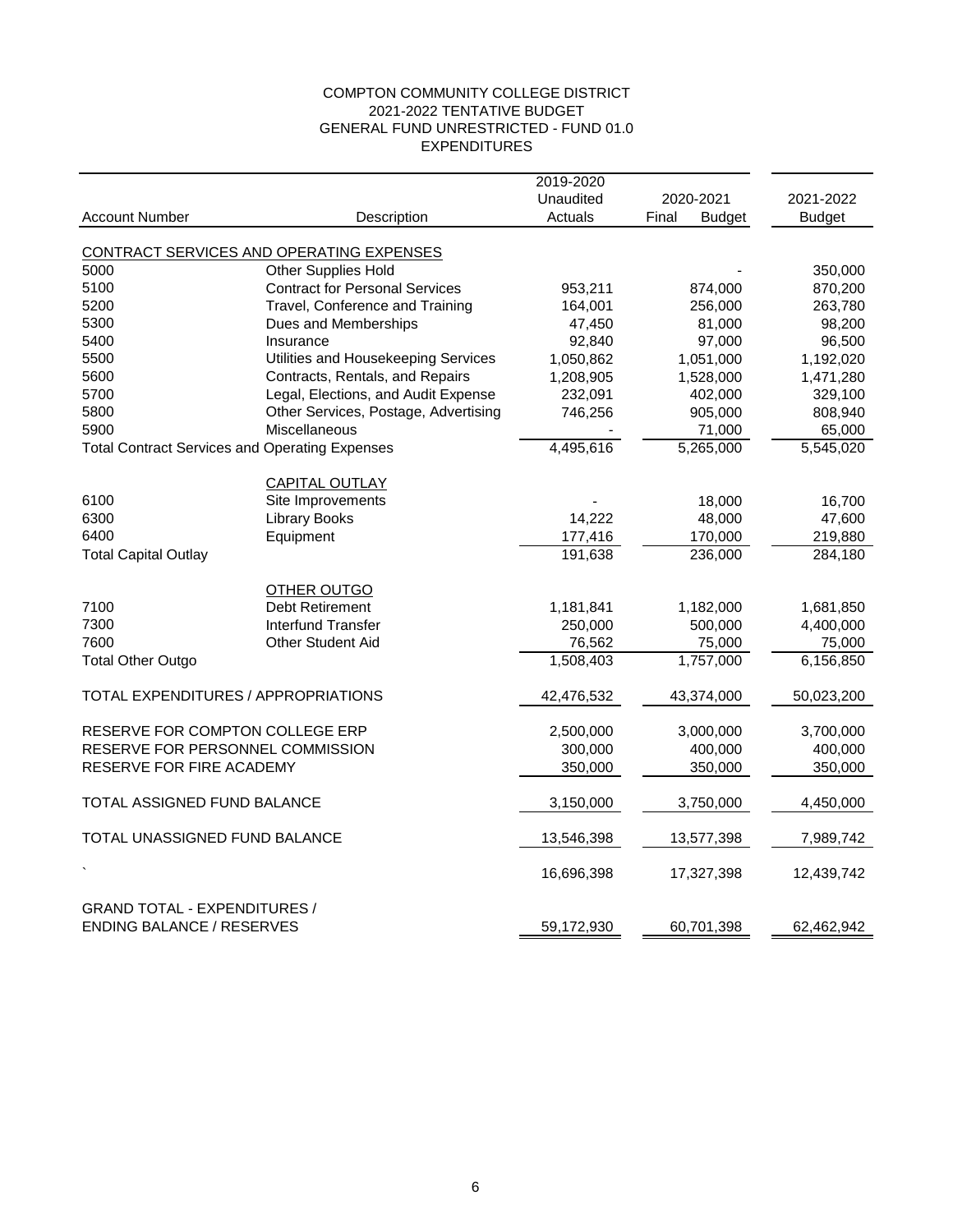#### GENERAL FUND RESTRICTED - FUND 01.1 REVENUE COMPTON COMMUNITY COLLEGE DISTRICT 2021-2022 TENTATIVE BUDGET

| Account |                                                           | 2019-2020                | 2020-2021 Final |                            |
|---------|-----------------------------------------------------------|--------------------------|-----------------|----------------------------|
| Number  | Description                                               | <b>Unaudited Actuals</b> | Budget          | 2021-2022<br><b>Budget</b> |
|         | <b>BEGINNING BALANCE JULY 1</b>                           | 1,193,912                | 2,205,070       | 3,881,070                  |
|         |                                                           | 1,193,912                | 2,205,070       | 3,881,070                  |
|         |                                                           |                          |                 |                            |
| 8120    | <b>FEDERAL REVENUE</b><br>TRIO - Upward Bound-(31820)     | 275,339                  | 272,000         | 288,770                    |
| 8140    | TANF (64050)                                              | 84,693                   | 68,000          | 63,350                     |
| 8150    | Work Study (76210)                                        | 176,721                  | 210,000         | 103,880                    |
| 8190    | DPSS - (64080)                                            | 113,355                  | 100,000         | 102,620                    |
| 8190    | Foster & Kinship Care Ed (FKCE)- (12510)                  | 16,830                   | 43,000          | 25,360                     |
| 8190    | Mentorlinks Grant (20600)                                 | 4,543                    | 14,000          | 990                        |
| 8190    | <b>HEERF II</b>                                           |                          |                 | 5,301,472                  |
| 8190    | Perkins IC and CTE Transitions (11190)                    | 209,546                  | 209,000         |                            |
| 8190    | American Rescue Plan                                      |                          |                 | 11,554,000                 |
| 8210    | CAREs Act ( CV-19) (76320)                                | 467,730                  | 2,071,000       |                            |
|         | <b>Total Federal Revenue</b>                              | 1,348,757                | 2,987,000       | 17,440,442                 |
|         | <b>STATE REVENUE</b>                                      |                          |                 |                            |
| 8620    | Guided Pathway (10070)                                    | 324,004                  | 515,000         | 83,195                     |
| 8620    | Compton College Promise (10071)                           | 107,840                  | 355,000         | 152,890                    |
| 8620    | Strong Work Force (10090)                                 | 282,673                  | 1,457,000       | 944,060                    |
| 8620    | Foster Care Education (12510)                             | 100,018                  | 63,000          | 60,000                     |
| 8620    | Assessment and Remediation for Nursing (22330)            | 87,075                   | 160,000         | 81,010                     |
| 8620    | Nursing (22080)                                           | 22,495                   | 22,000          |                            |
| 8620    | Certified Nurse Assistant (22350)                         | 70,357                   | 70,000          |                            |
| 8620    | Instructional Equipment (26990)                           | 141,532                  |                 |                            |
| 8620    | Disabled Student Program Services (31010)                 | 325,038                  | 349,000         | 383,430                    |
| 8620    | Access to Print and Electronic Information (31010)        | 10,546                   | 10,000          |                            |
| 8620    | Deaf & Hard of Hearing (31010)                            | 24,463                   | 24,000          |                            |
| 8620    | Student Equity and Achievement (34150)                    | 2,209,388                | 2,974,000       | 2,614,810                  |
| 8620    | Re-entry Program (341800                                  | 13,841                   |                 | 30,000                     |
| 8620    | Hunger Free Campus Support (36130)                        | 31,738                   | 110,000         |                            |
| 8620    | AB705/Basic Skills (38420)                                | 25,000                   |                 |                            |
| 8620    | Extended Opportunity Program & Services (47000)           | 998,890                  | 1,123,000       | 969,850                    |
| 8620    | Cooperative Agencies Resources for Education (47500)      | 424,321                  | 530.000         | 448.480                    |
| 8690    | Special Trustee AB 318 Restricted (50010)                 | 109,343                  | 191,000         | 75,000                     |
| 8690    | Equal Employment Opportunity (50110)                      | 46,786                   | 104,000         | 20,000                     |
| 8620    | Professional development for classified employees (50111) | 3,842                    | 5,000           | 2,290                      |
| 8620    | District Professional Development (50112)                 |                          |                 | 1,000                      |
| 8620    | Innovation and Effectiveness Grant (50113)                |                          |                 | 70,000                     |
| 8620    | Veterans Education Services (61050)                       | 3,517                    | 4,000           | 16,000                     |
| 8620    | Student Success & Support Programs (62500)                | 22,133                   | 550,000         |                            |
| 8620    | CalWORKS (64060)                                          | 450,159                  | 508,000         | 494,590                    |
| 8620    | Innovation and Effectiveness Grant (10000)                | 200,000                  | 139,000         | 10,000                     |
| 8650    | Adult Education Consortium (64430)                        | 530,402                  | 244,000         | 537,400                    |
| 8620    | Board Finan. Assist Prog Admin. Allowance (76250)         | 258,552                  | 271,000         | 281,890                    |
| 8620    | Financial Aid Technology (76251)                          | 58,628                   | 151,000         | 40,000                     |
| 8680    | <b>Restricted Lottery</b>                                 | 536,526                  | 550,000         | 246,800                    |
| 8680    | COVID-19 Block Grant (76322)                              |                          | 489,000         | 215,000                    |
| 8690    | <b>Other State Revenue</b>                                |                          |                 | 255,449                    |
|         | <b>Total State Revenue</b>                                | 7,419,107                | 10,968,000      | 8,033,144                  |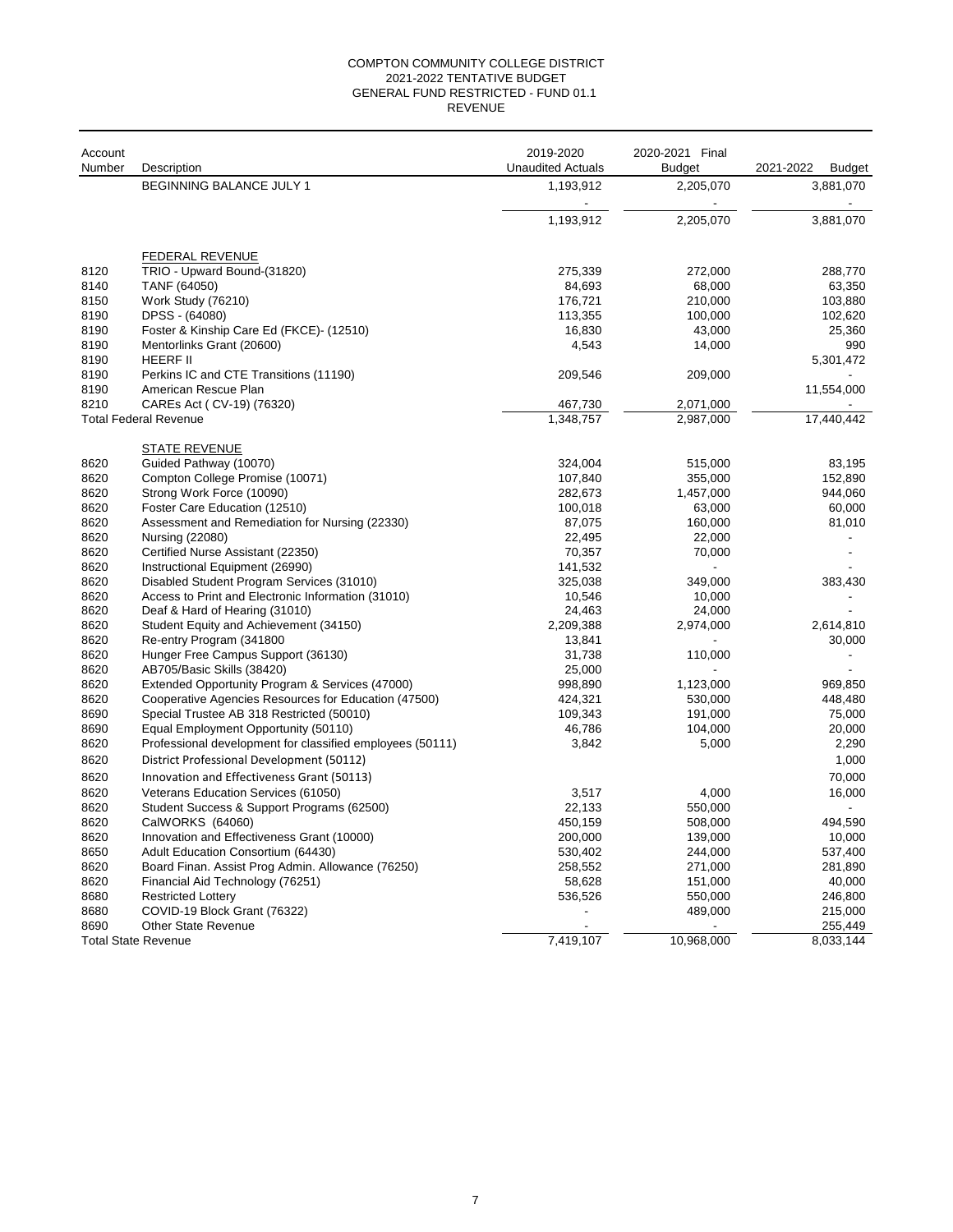#### 2021-2022 TENTATIVE BUDGET GENERAL FUND RESTRICTED - FUND 01.1 REVENUE COMPTON COMMUNITY COLLEGE DISTRICT

| Account<br>Number | Description                           | 2019-2020<br><b>Unaudited Actuals</b> | 2020-2021<br>Final<br><b>Budget</b> | 2021-2022<br><b>Budget</b> |
|-------------------|---------------------------------------|---------------------------------------|-------------------------------------|----------------------------|
|                   | <b>LOCAL REVENUE</b>                  |                                       |                                     |                            |
| 8890              | Calbright Partnership (10002)         |                                       |                                     | 84,730                     |
| 8890              | Apple Partnership (10003)             |                                       |                                     | 9,430                      |
| 8820              | Strong Workforce-Regional (10100)     | 575,688                               | 425,000                             | 1,081,620                  |
| 8830              | Career Technical Education (11190)    | 91,602                                |                                     | 82,500                     |
| 8830              | Career Advancement Academy (64990)    |                                       |                                     |                            |
| 8820              | National Science Fundation (22300)    |                                       |                                     | 299,999                    |
| 8830              | DHS Mentoring Program (22390)         | 28,645                                | 119,000                             | 21,540                     |
| 8820              | Compton 2024 Guided Pathway (42200)   |                                       |                                     | 244,180                    |
| 8830              | Futures Foundation Grants (43000)     | 58,809                                | 341,000                             | 40,000                     |
| 8820              | YESS ILP Grant (64110)                | 47,678                                | 22,000                              | 32,530                     |
| 8820              | Kresge Foundation                     | 112,500                               |                                     |                            |
| 8830              | Compton Unified Contract (64900)      |                                       | 200,000                             | 122,330                    |
| 8840              | Sales and Commissions                 | 23.884                                | 20,000                              | 12,500                     |
| 8860              | Interest and Investment Income        | 103.406                               | 80,000                              | 12,000                     |
| 8876              | Health Fees (69000)                   | 427,898                               | 220,000                             | 87,560                     |
| 8881              | Parking Services Fees (8080-85)       | 116,492                               | 50,000                              | 100,000                    |
| 8890              | Auxiliary Services (60650)            | 231,548                               | 210,000                             | 20,000                     |
| 8890              | Other                                 | 212,680                               | 5,000                               |                            |
|                   | <b>Total Local Revenue</b>            | 2,030,830                             | 1,692,000                           | 2,250,919                  |
|                   | <b>INCOMING TRANSFERS</b>             |                                       |                                     |                            |
| 8980              | Interfund Transfer In                 |                                       |                                     |                            |
| 8987              | <b>Contributions from Other Funds</b> |                                       |                                     |                            |
|                   | <b>Total Incoming Transfers</b>       |                                       |                                     |                            |
|                   | TOTAL REVENUE - ALL SOURCES           | 10,798,694                            | 15,647,000                          | 27,724,505                 |
|                   | TOTAL BEGINNING BALANCE AND REVENUE   | 11,992,606                            | 17,852,070                          | 31,605,575                 |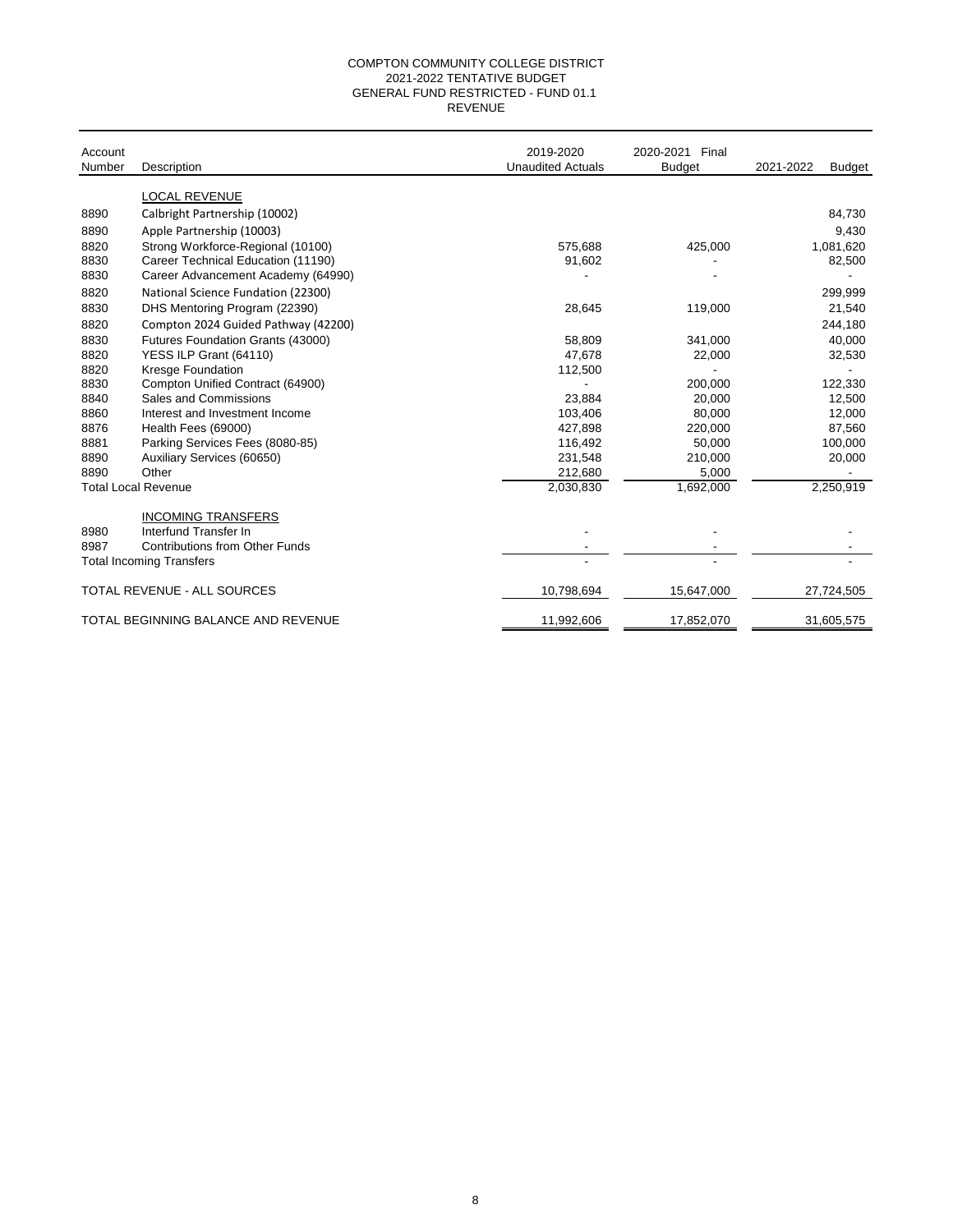#### COMPTON COMMUNITY COLLEGE DISTRICT 2021-2022 TENTATIVE BUDGET GENERAL FUND RESTRICTED - FUND 01.1 EXPENDITURES

| Account<br>Number           | Description                                | 2019-2020<br><b>Unaudited Actuals</b> | 2020-2021 Final<br><b>Budget</b> | 2021-2022<br><b>Budget</b> |
|-----------------------------|--------------------------------------------|---------------------------------------|----------------------------------|----------------------------|
|                             | EXPENDITURES / APPROPRIATIONS              |                                       |                                  |                            |
|                             | <b>ACADEMIC SALARIES</b>                   |                                       |                                  |                            |
| 1100                        | Regular Schedule, Teaching                 |                                       |                                  |                            |
| 1200                        | Regular Schedule, Non-Teaching             | 1,181,132                             | 1,696,000                        | 1,671,880                  |
| 1300                        | Other Schedule, Teaching                   | 112,841                               | 149,000                          | 83,550                     |
| 1400                        | Other Schedule, Non-Teaching               | 349,345                               | 609,000                          | 519,682                    |
|                             | <b>Total Academic Salaries</b>             | 1,643,318                             | 2,454,000                        | 2,275,112                  |
|                             | <b>CLASSIFIED SALARIES</b>                 |                                       |                                  |                            |
| 2100                        | Full Time                                  | 1,903,383                             | 2,294,000                        | 2,235,220                  |
| 2300                        | Student Help, Hourly and Overtime          | 501,187                               | 650,000                          | 462,122                    |
| 2400                        | Instructional Aides, Other                 | 119,772                               | 119,000                          | 108,000                    |
|                             | <b>Total Classified Salaries</b>           | 2,524,342                             | 3,063,000                        | 2,805,342                  |
|                             | <b>STAFF BENEFITS</b>                      |                                       |                                  |                            |
| 3100                        | <b>State Teachers' Retirement</b>          | 256,877                               | 352,000                          | 364,420                    |
| 3200                        | <b>Public Employees' Retirement System</b> | 380,462                               | 507,000                          | 537,910                    |
| 3300                        | Social Security - OASDI & Medicare         | 182,452                               | 225,000                          | 225,601                    |
| 3400                        | <b>Health and Welfare</b>                  | 426,752                               | 563,000                          | 586,224                    |
| 3500                        | Unemployment Insurance                     | 1,837                                 | 23,000                           | 61,279                     |
| 3600                        | <b>Workers' Compensation Insurance</b>     | 153,472                               | 191,000                          | 189,937                    |
| 3700                        | Cash in Lieu of Insurance                  | 63,500                                | 48,000                           | 66,420                     |
| <b>Total Staff Benefits</b> |                                            | 1,465,352                             | 1,909,000                        | 2,031,791                  |
|                             | <b>BOOKS, SUPPLIES AND MATERIALS</b>       |                                       |                                  |                            |
| 4100                        | <b>Books</b>                               | 6,256                                 | 18,000                           | 1,000                      |
| 4300                        | <b>Instructional Supplies</b>              | 83,613                                | 272,000                          | 256,800                    |
| 4500                        | Non-Instructional Supplies                 | 414,405                               | 780,000                          | 1,238,461                  |
| 4700                        | Food/Food Supplies                         | 94,428                                | 467,000                          | 70,800                     |
|                             | Total Books, Supplies, and Materials       | 598.702                               | 1,537,000                        | 1,567,061                  |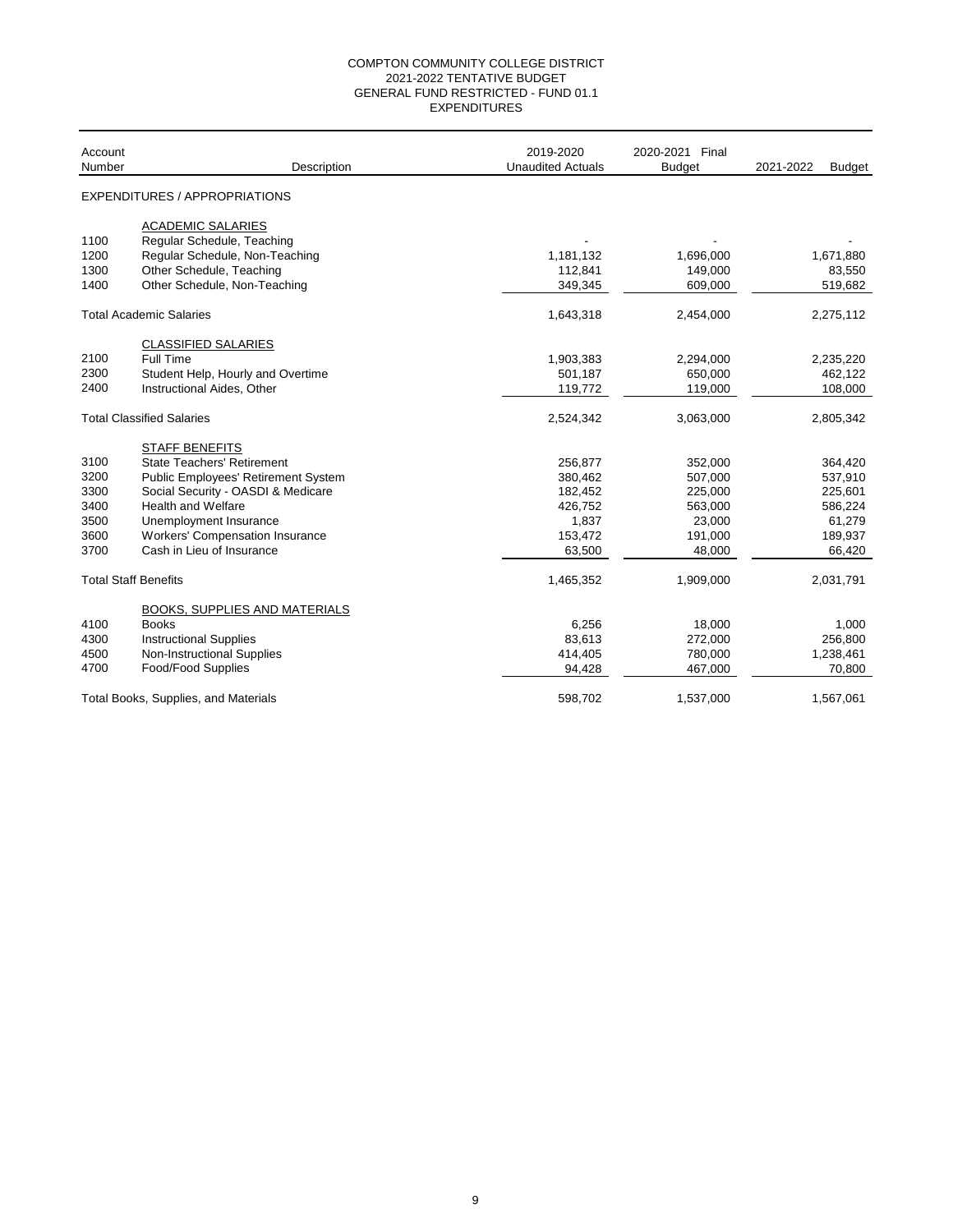#### EXPENDITURES COMPTON COMMUNITY COLLEGE DISTRICT 2021-2022 TENTATIVE BUDGET GENERAL FUND RESTRICTED - FUND 01.1

| Account<br>Number        | Description                                            | 2019-2020<br><b>Unaudited Actuals</b> | 2020-2021 Final<br><b>Budget</b> | 2021-2022<br><b>Budget</b> |
|--------------------------|--------------------------------------------------------|---------------------------------------|----------------------------------|----------------------------|
|                          | CONTRACT SERVICES AND OPERATING EXPENSES               |                                       |                                  |                            |
| 5100                     | <b>Contract Services</b>                               | 991,226                               | 1,027,000                        | 1,705,848                  |
| 5200                     | Travel, Conference & In-Service Training               | 128,693                               | 219,000                          | 148,917                    |
| 5300                     | Dues and Memberships                                   | 105,920                               | 38,000                           | 16,500                     |
| 5600                     | Contracts, Rentals, and Repairs                        | 93,531                                | 182,000                          | 44,400                     |
| 5700                     | Legal & Regulatory Expenses                            | 35,094                                | 30,000                           | 97,998                     |
| 5800                     | Other Services, Postage, Advertising                   | 273,797                               | 433,000                          | 8,258,956                  |
| 5900                     | Hospitality                                            |                                       |                                  | 500                        |
|                          | <b>Total Contracts Services and Operating Expenses</b> | 1,628,261                             | 1,929,000                        | 10,273,119                 |
|                          | <b>CAPITAL OUTLAY</b>                                  |                                       |                                  |                            |
| 6100                     | Sites and Improvements                                 |                                       |                                  |                            |
| 6200                     | <b>Buildings</b>                                       |                                       |                                  |                            |
| 6300                     | <b>Library Books</b>                                   |                                       |                                  |                            |
| 6400                     | Equipment                                              | 759,357                               | 998,000                          | 1,400,394                  |
|                          | <b>Total Capital Outlay</b>                            | 759,357                               | 998,000                          | 1,400,394                  |
|                          |                                                        |                                       |                                  |                            |
|                          | OTHER OUTGO                                            |                                       |                                  |                            |
| 7300                     | <b>Student Stipends</b>                                |                                       |                                  | 50,000                     |
| 7500                     | <b>Other Student Aid</b>                               | 792,392                               | 1,237,000                        | 6,922,721                  |
| 7600                     | Other Payments to/for Students                         | 375,812                               | 844,000                          | 469,000                    |
| <b>Total Other Outgo</b> |                                                        | 1,168,204                             | 2,081,000                        | 7,441,721                  |
|                          | TOTAL EXPENDITURES / APPROPRIATIONS                    | 9,787,536                             | 13,971,000                       | 27,794,540                 |
|                          | NET ENDING BALANCE / RESERVES                          | 2,205,070                             | 3,881,070                        | 3,811,035                  |
|                          | <b>GRAND TOTAL - EXPENDITURES /</b>                    |                                       |                                  |                            |
|                          | <b>ENDING BALANCE / RESERVES</b>                       | 11,992,606                            | 17,852,070                       | 31,605,575                 |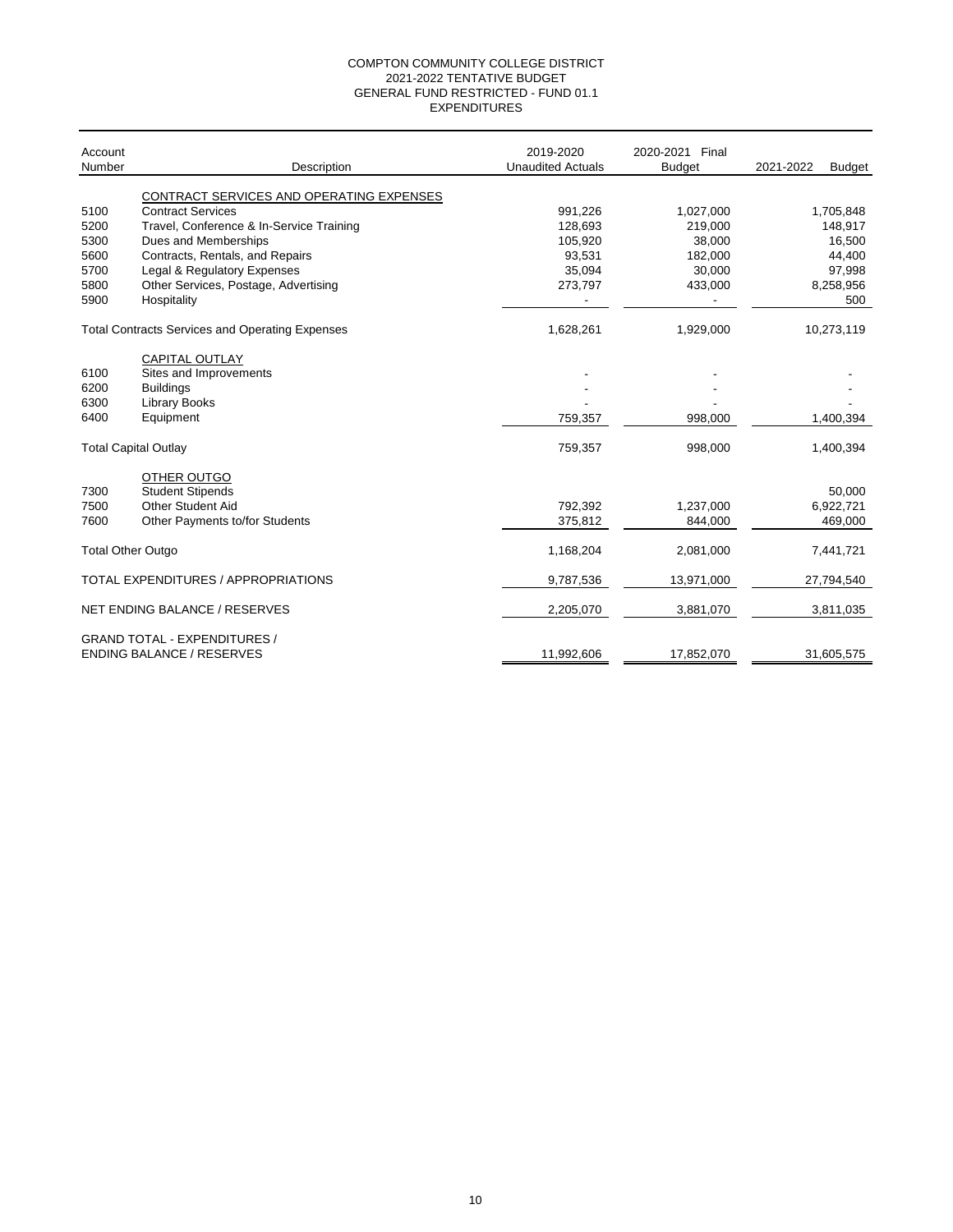#### COMPTON COMMUNITY COLLEGE DISTRICT REVENUE LINE OF CREDIT FUND - FUND 01.3 2021-2022 TENTATIVE BUDGET

|                |                                         | 2019-2020 |              |               |
|----------------|-----------------------------------------|-----------|--------------|---------------|
| Account        |                                         | Unaudited | 2020-2021    | 2021-2022     |
| Number         | Description                             | Actuals   | Final Budget | <b>Budget</b> |
|                |                                         |           |              |               |
|                | <b>BEGINNING BALANCE JULY 1</b>         | 1,154,044 | 1,173,706    | 1,183,706     |
| <b>REVENUE</b> |                                         |           |              |               |
|                | <b>LOCAL REVENUE</b>                    |           |              |               |
| 8860           | Interest                                | 19,662    | 10,000       | 10,000        |
|                | <b>Total Local Revenue</b>              | 19,662    | 10,000       | 10,000        |
|                | <b>INCOMING TRANSFERS</b>               |           |              |               |
| 8980           | Interfund Transfer-General Unrestricted |           |              |               |
|                | <b>Total Incoming Transfers</b>         |           |              |               |
|                | TOTAL REVENUE - ALL SOURCES             | 19,662    | 10,000       | 10,000        |
|                | TOTAL BEGINNING BALANCE AND REVENUE     | 1,173,706 | 1,183,706    | 1,193,706     |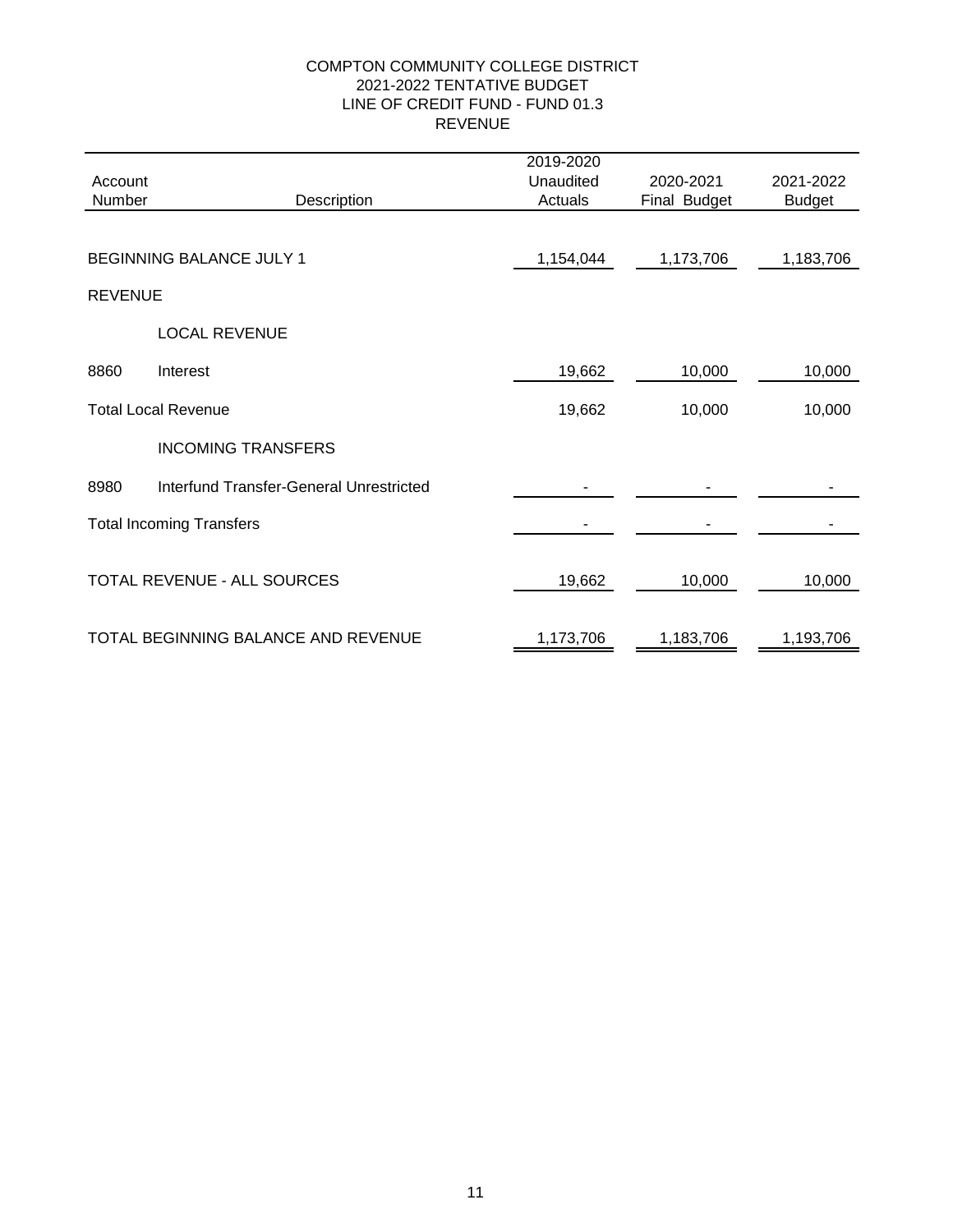#### COMPTON COMMUNITY COLLEGE DISTRICT EXPENDITURES LINE OF CREDIT FUND - FUND 01.3 2021-2022 TENTATIVE BUDGET

|             |                                           | 2019-2020 |              |               |
|-------------|-------------------------------------------|-----------|--------------|---------------|
| Account     |                                           | Unaudited | 2020-2021    | 2021-2022     |
| Number      | Description                               | Actuals   | Final Budget | <b>Budget</b> |
|             | <b>EXPENDITURES / APPROPRIATIONS</b>      |           |              |               |
|             | <b>CLASSIFIED SALARIES/BENEFITS</b>       |           |              |               |
| 2100        | Special Services Professional             |           |              |               |
| 2300        | Student Help, Hourly and Overtime         |           |              |               |
| 3000        | <b>Benefits</b>                           |           |              |               |
|             | <b>Total Classified Salaries/Benefits</b> |           |              |               |
|             | <b>BOOKS, SUPPLIES AND MATERIALS</b>      |           |              |               |
| 4550        | Supplies                                  |           |              |               |
|             | Total Books, Supplies, and Materials      |           |              |               |
|             | <b>OTHER OPERATING EXPENSES</b>           |           |              |               |
| 5100        | <b>Contract Services</b>                  |           |              |               |
| 5620        | <b>Scheduled Maintenance Contracts</b>    |           |              |               |
| 5640        | <b>Other Rentals</b>                      |           |              |               |
| 5660        | Rents, Leases and Repairs                 |           |              |               |
| 5860        | Multi-Media Advertising                   |           |              |               |
| 5890        | <b>Miscellaneous Services</b>             |           |              |               |
|             | <b>Other Operating Expenses</b>           |           |              |               |
|             | <b>CAPITAL OUTLAY</b>                     |           |              |               |
| 6120        | Site Improvement                          |           |              |               |
| 6200        | <b>Buildings</b>                          |           |              |               |
| 6400        | New Equipment                             |           |              |               |
|             | <b>Total Capital Outlay</b>               |           |              |               |
| OTHER OUTGO |                                           |           |              |               |
| 7300        | Interfund Transfer - General Fund         |           |              |               |
|             | <b>Total Other Outgo</b>                  |           |              |               |
|             | TOTAL EXPENDITURES / APPROPRIATIONS       |           |              |               |
|             | NET ENDING BALANCE / RESERVES             | 1,173,706 | 1,183,706    | 1,193,706     |
|             | <b>GRAND TOTAL - EXPENDITURES /</b>       |           |              |               |
|             | <b>ENDING BALANCE / RESERVES</b>          | 1,173,706 | 1,183,706    | 1,193,706     |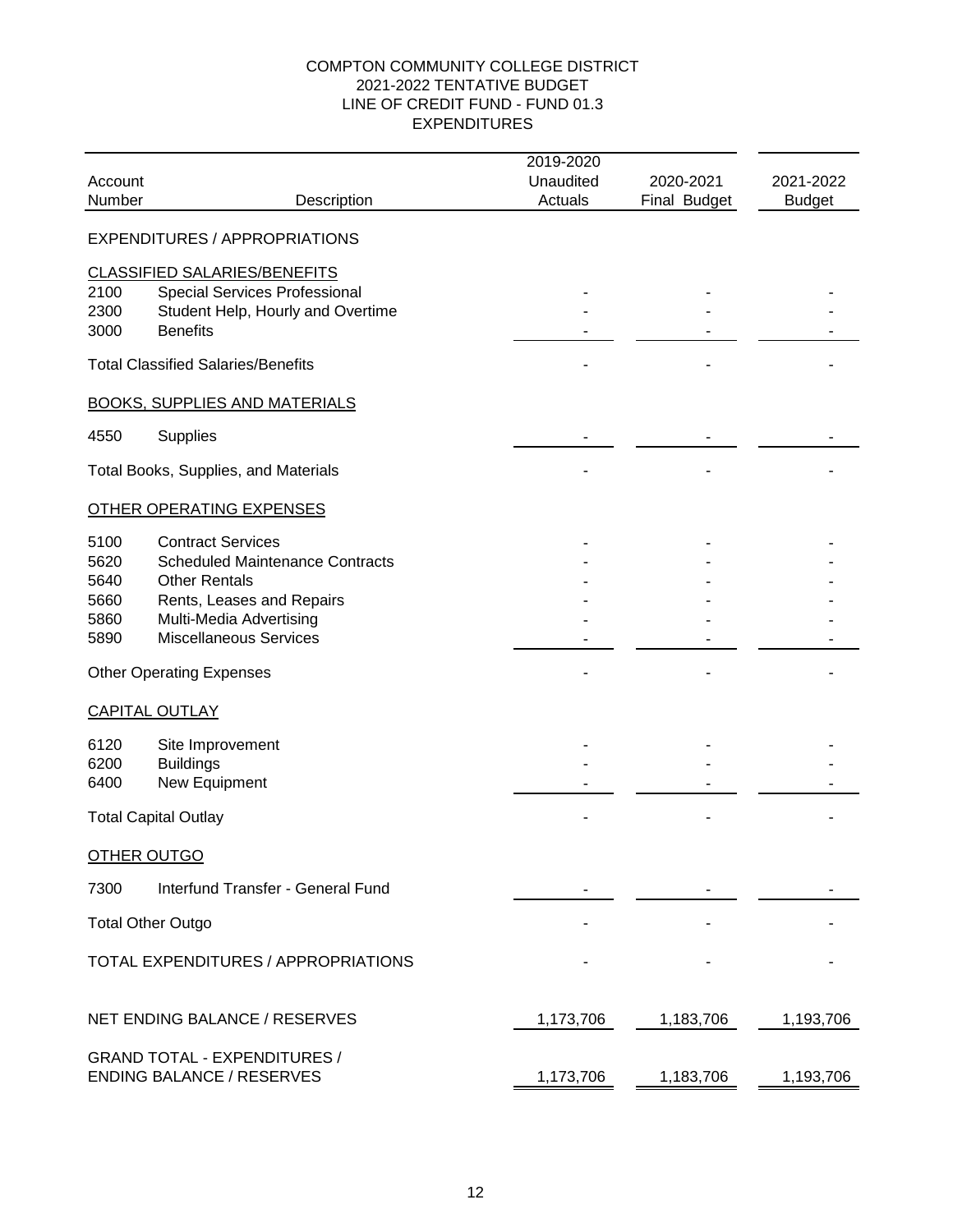#### COMPTON COMMUNITY COLLEGE DISTRICT REVENUE COMPTON RECOVERY FUND - FUND 01.9 2021-2022 TENTATIVE BUDGET

| Account              |                                     | 2019-2020<br>Unaudited | 2020-2021    | 2021-2022     |
|----------------------|-------------------------------------|------------------------|--------------|---------------|
| Number               | Description                         | Actuals                | Final Budget | <b>Budget</b> |
|                      |                                     |                        |              |               |
|                      | BEGINNING BALANCE JULY 1            | 3,997,786              | 985,725      | 1,343,282     |
| <b>REVENUE</b>       |                                     |                        |              |               |
|                      | <b>STATE REVENUE</b>                |                        |              |               |
| 8690                 | <b>State Revenue</b>                |                        | 3,417,500    | 778,175       |
|                      | <b>LOCAL REVENUE</b>                |                        |              |               |
| 8860                 | Interest                            | 47,353                 | 30,000       | 5,000         |
| <b>Total Revenue</b> |                                     | 47,353                 | 3,447,500    | 783,175       |
|                      | TOTAL REVENUE - ALL SOURCES         | 47,353                 | 3,447,500    | 783,175       |
|                      |                                     |                        |              |               |
|                      | TOTAL BEGINNING BALANCE AND REVENUE | 4,045,139              | 4,433,225    | 2,126,457     |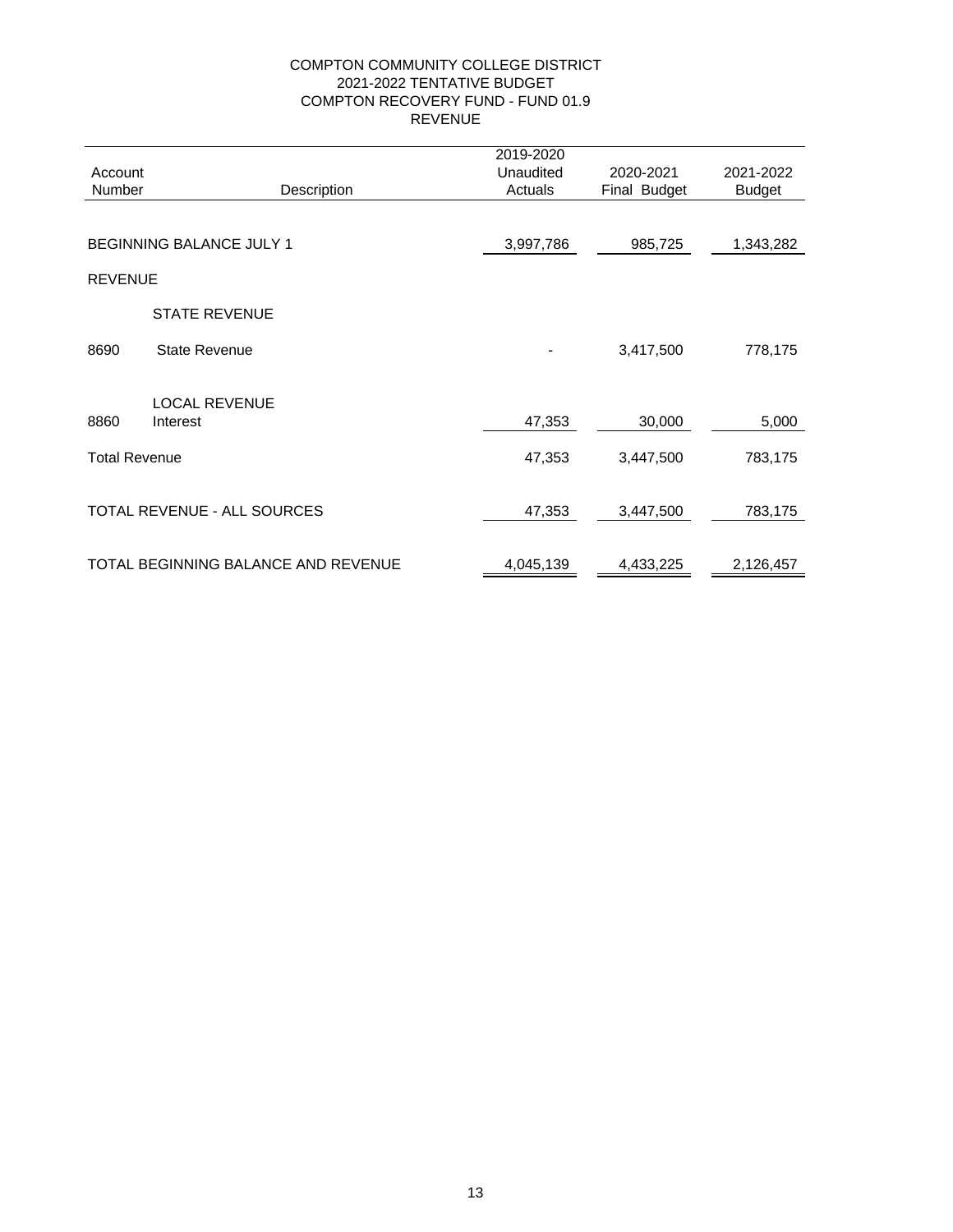#### COMPTON COMMUNITY COLLEGE DISTRICT EXPENDITURES COMPTON RECOVERY FUND - FUND 01.9 2021-2022 TENTATIVE BUDGET

|              |                                                                           | 2019-2020        |                  |                  |
|--------------|---------------------------------------------------------------------------|------------------|------------------|------------------|
| Account      |                                                                           | Unaudited        | 2020-2021        | 2021-2022        |
| Number       | Description                                                               | Actuals          | Final Budget     | <b>Budget</b>    |
|              | <b>EXPENDITURES / APPROPRIATIONS</b>                                      |                  |                  |                  |
|              | CLASSIFIED SALARIES/BENEFITS                                              |                  |                  |                  |
| 2100         | <b>Full Time</b>                                                          | 338,742          | 473,000          | 170,600          |
|              | <b>Total Classified Salaries</b>                                          | 338,742          | 473,000          | 170,600          |
|              |                                                                           |                  |                  |                  |
| 3200<br>3300 | Public Employees' Retirement System<br>Social Security - OASDI & Medicare | 66,742<br>21,291 | 98,000<br>36,000 | 39,090<br>13,050 |
| 3400         | Health AND welfare                                                        | 51,342           | 60,000           | 12,000           |
| 3500         | Unemployment Insurance                                                    | 170              | 240              | 2,100            |
| 3600         | <b>Workers' Compensation Insurance</b>                                    | 12,703           | 18,000           | 6,400            |
| 3700         | <b>CASH</b> in Lieu of Benefits                                           | 3,370            | 7,000            | 7,000            |
|              | <b>Total Staff Benefit</b>                                                | 155,618          | 219,240          | 79,640           |
|              |                                                                           |                  |                  |                  |
|              | OTHER OPERATING EXPENSES                                                  |                  |                  |                  |
| 5100         | <b>Contract Services</b>                                                  | 1,528,856        | 3,142,985        | 1,585,550        |
| 5620         | <b>Maintenance Contracts</b>                                              | 602,252          | 178,000          | 151,700          |
| 5890         | <b>Miscellaneous Services</b>                                             | 19,500           | 20,000           |                  |
|              | <b>Other Operating Expenses</b>                                           | 2,150,608        | 3,340,985        | 1,737,250        |
|              | <b>CAPITAL OUTLAY</b>                                                     |                  |                  |                  |
| 6120         | Site Improvement                                                          |                  |                  |                  |
| 6400         | New Equipment                                                             | 414,446          | 400,000          | 132,480          |
|              | <b>Total Capital Outlay</b>                                               | 414,446          | 400,000          | 132,480          |
|              | <b>TOTAL EXPENDITURES / APPROPRIATIONS</b>                                | 3,059,414        | 4,433,225        | 2,119,970        |
|              | NET ENDING BALANCE / RESERVES                                             | 985,725          |                  | 6,487            |
|              | <b>GRAND TOTAL - EXPENDITURES /</b><br><b>ENDING BALANCE / RESERVES</b>   | 4,045,139        | 4,433,225        | 2,126,457        |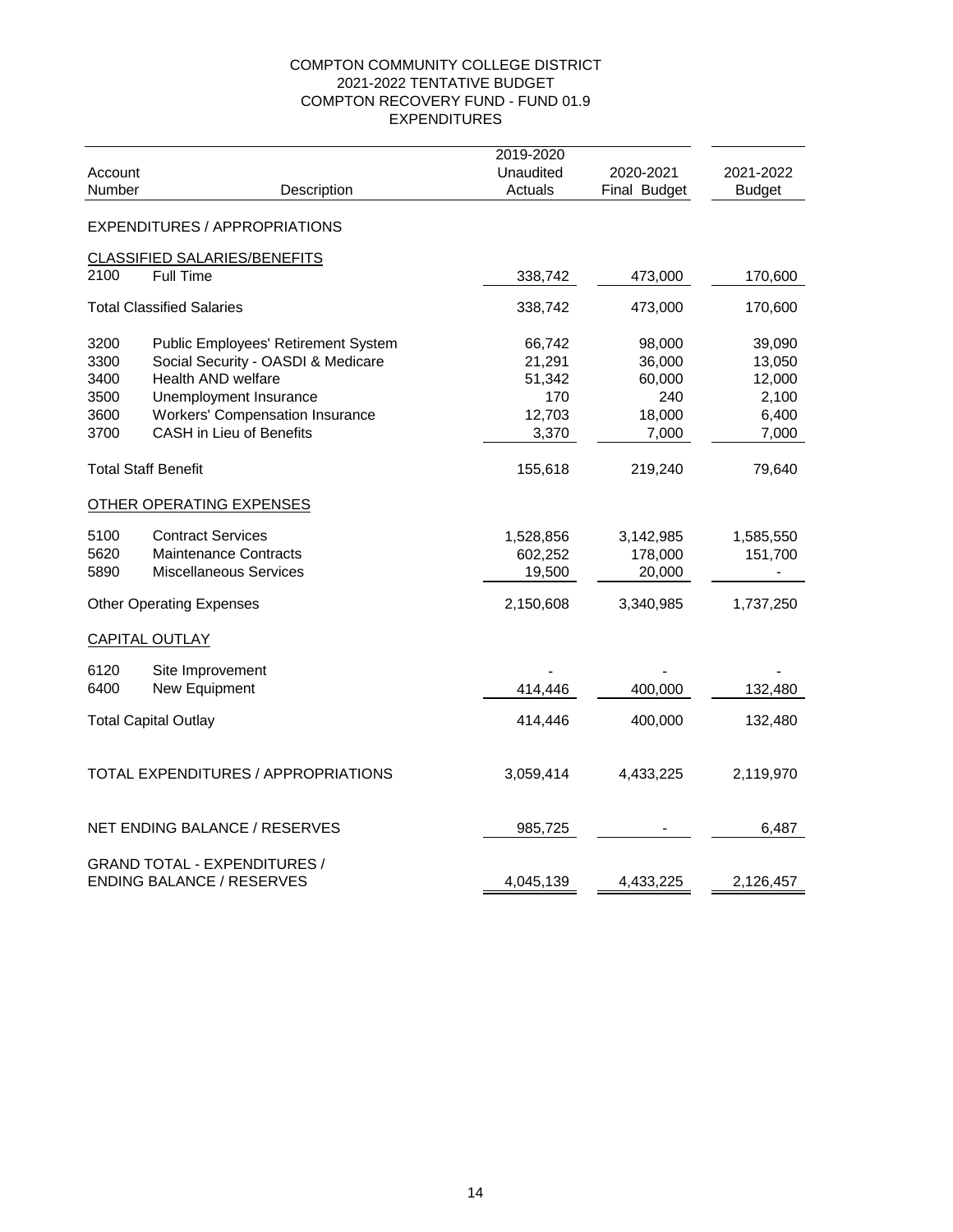#### COMPTON COMMUNITY COLLEGE DISTRICT 2021-2022 TENTATIVE BUDGET CHILD DEVELOPMENT FUND - FUND 33.0

|                              |                                           | 2019-2020 |              |               |
|------------------------------|-------------------------------------------|-----------|--------------|---------------|
| Account                      |                                           | Unaudited | 2020-2021    | 2021-2022     |
| Number                       | Description                               | Actuals   | Final Budget | <b>Budget</b> |
|                              |                                           |           |              |               |
|                              | BEGINNING BALANCE JULY 1                  | 32,962    | 13,696       | 37,296        |
| <b>REVENUE</b>               |                                           |           |              |               |
|                              | <b>FEDERAL REVENUE</b>                    |           |              |               |
| 8190                         | Child Development Food Program            | 107,645   | 124,000      | 80,000        |
| 8190/8199                    | Child Care and Development Program (CCTR) | 26,300    | 30,000       | 38,000        |
| <b>Total Federal Revenue</b> |                                           | 133,945   | 154,000      | 118,000       |
|                              | <b>STATE REVENUE</b>                      |           |              |               |
| 8621                         | Child Care and Development Program (CCTR) | 166,786   | 185,000      | 150,000       |
| 8621                         | Child Care and Development Program (CSPP) | 299,180   | 299,000      | 240,000       |
| 8622                         | <b>Child Development Revenue</b>          | 1,264     | 4,000        | 1,500         |
| <b>Total State Revenue</b>   |                                           | 467,230   | 488,000      | 391,500       |
|                              |                                           |           |              |               |
|                              | <b>LOCAL REVENUE</b>                      |           |              |               |
| 8860                         | Interest                                  |           |              |               |
| 8871                         | <b>Child Development Services Fees</b>    | 22,238    | 8,000        | 8,000         |
| <b>Total Local Revenue</b>   |                                           | 22,238    | 8,000        | 8,000         |
|                              | <b>INCOMING TRANSFERS</b>                 |           |              |               |
|                              | 8980 Contribution From General Fund       | 100,000   | 100,000      | 150,000       |
|                              | <b>Total Incoming Transfers</b>           | 100,000   | 100,000      | 150,000       |
| TOTAL REVENUE - ALL SOURCES  |                                           | 723,413   | 750,000      | 667,500       |
|                              |                                           |           |              |               |
|                              | TOTAL BEGINNING BALANCE AND REVENUE       | 756,375   | 763,696      | 704,796       |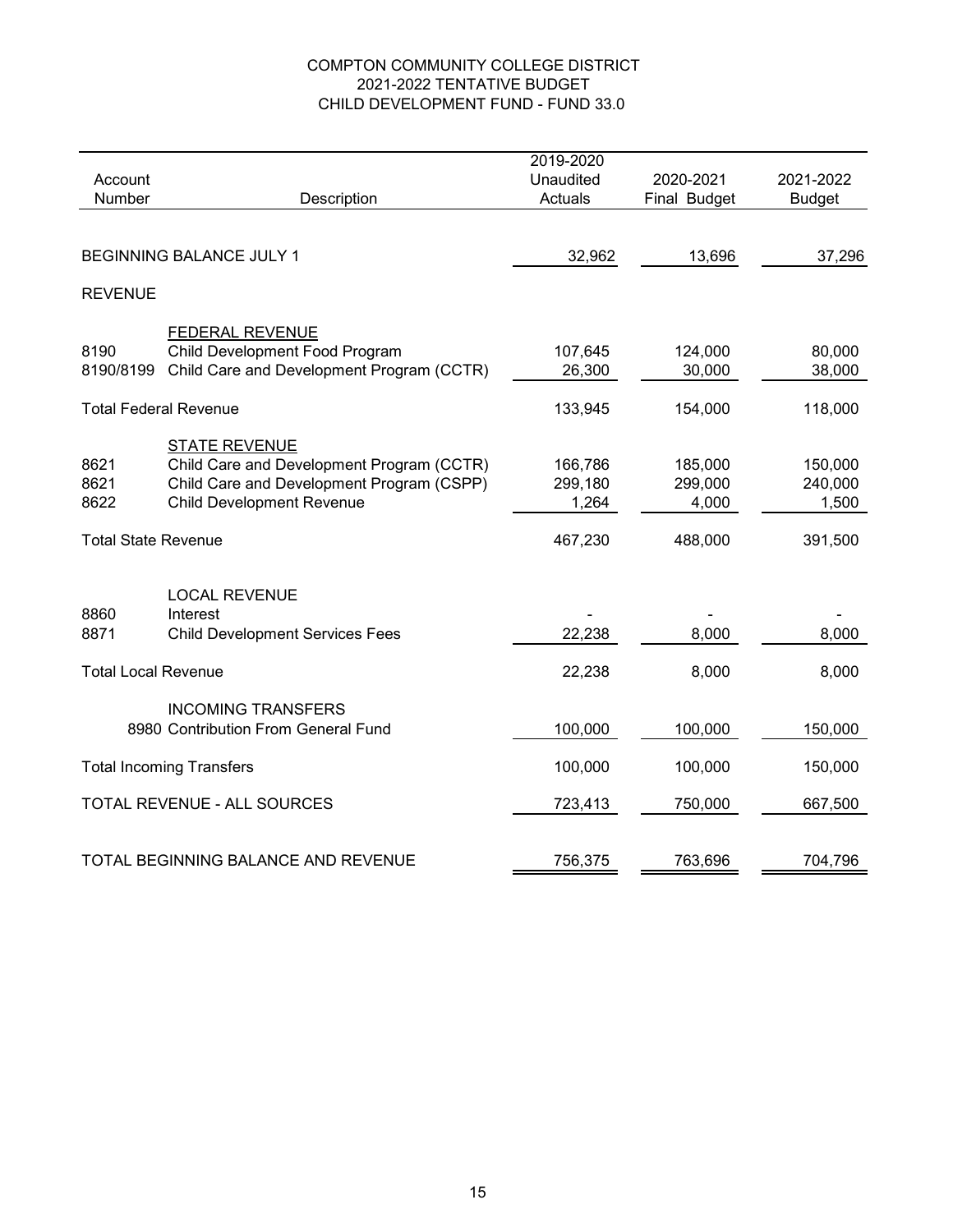#### COMPTON COMMUNITY COLLEGE DISTRICT 2021-2022 TENTATIVE BUDGET CHILD DEVELOPMENT FUND - FUND 33.0

|                             |                                                                         | 2019-2020        |              |               |
|-----------------------------|-------------------------------------------------------------------------|------------------|--------------|---------------|
| Account                     |                                                                         | Unaudited        | 2020-2021    | 2021-2022     |
| Number                      | Description                                                             | Actuals          | Final Budget | <b>Budget</b> |
|                             | <b>EXPENDITURES / APPROPRIATIONS</b>                                    |                  |              |               |
|                             | <b>CLASSIFIED SALARIES</b>                                              |                  |              |               |
| 2100                        | <b>Full Time</b>                                                        | 391,318          | 392,000      | 257,960       |
| 2200                        | <b>Non-STRS Instructors</b>                                             | 68,561           | 69,000       | 110,000       |
| 2300                        | Hourly and Overtime                                                     | 33,584           | 34,000       | 5,500         |
| 2400                        | Instructional Aides, Other                                              | 1,158            | 1,200        | 10,000        |
|                             | <b>Total Classified Salaries</b>                                        | 494,621          | 496,200      | 383,460       |
|                             | <b>STAFF BENEFITS</b>                                                   |                  |              |               |
| 3200                        | <b>PERS</b>                                                             | 86,035           | 87,000       | 86,590        |
| 3300                        | Social Security - OASDI/Medicare                                        | 36,268           | 37,000       | 28,920        |
| 3400                        | Health & Welfare                                                        | 57,412           | 58,000       | 48,000        |
| 3500                        | Unemployment Insurance                                                  | 189              | 200          | 4,720         |
| 3600                        | <b>Workers' Compensation</b>                                            | 18,556           | 19,000       | 14,380        |
| 3700                        | Cash in Lieu of Insurance                                               | 15,978           | 16,000       | 14,000        |
| <b>Total Staff Benefits</b> | 214,438<br>217,200                                                      |                  | 196,610      |               |
|                             | BOOKS, SUPPLIES AND MATERIALS                                           |                  |              |               |
| 4500-4700                   | Non-Instructional Supplies (including Food)                             | 26,891           | 13,000       | 75,230        |
|                             | Total Books, Supplies, and Materials                                    | 26,891           | 13,000       | 75,230        |
|                             | OTHER OPERATING EXPENSES                                                |                  |              |               |
| 5800                        | Other Services, Postage, Advertising                                    | 827              |              | 4,200         |
|                             | <b>Other Operating Expenses</b>                                         | $\overline{827}$ |              | 4,200         |
|                             | OTHER OUTGO                                                             |                  |              |               |
| 7600                        | Other Payments To/ For Students                                         | 5,902            |              | 8,000         |
|                             |                                                                         |                  |              |               |
|                             | TOTAL EXPENDITURES / APPROPRIATIONS                                     | 742,679          | 726,400      | 667,500       |
|                             | NET ENDING BALANCE / RESERVES                                           | 13,696           | 37,296       | 37,296        |
|                             | <b>GRAND TOTAL - EXPENDITURES /</b><br><b>ENDING BALANCE / RESERVES</b> | 756,375          | 763,696      | 704,796       |
|                             |                                                                         |                  |              |               |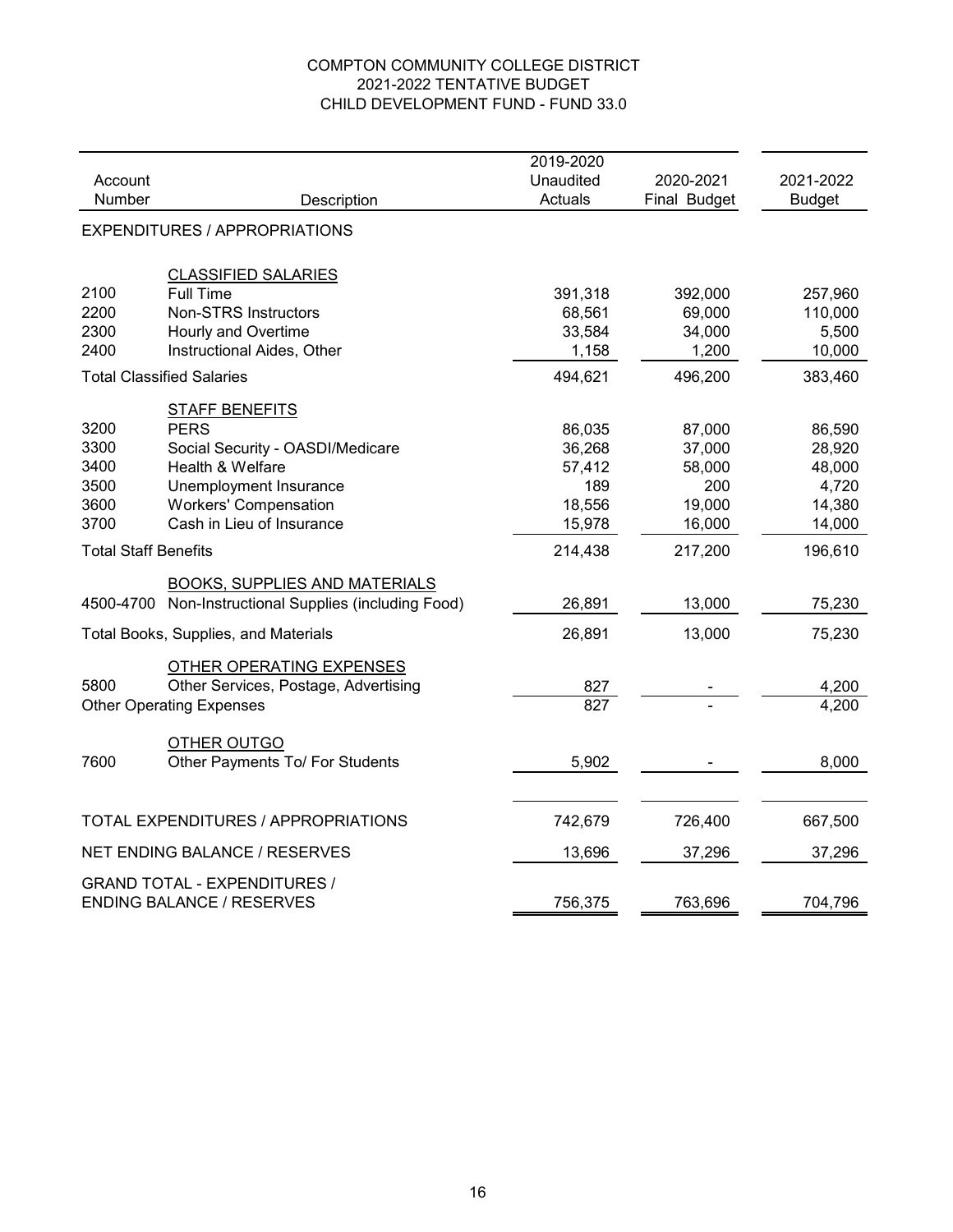#### COMPTON COMMUNITY COLLEGE DISTRICT 2021-2022 TENTATIVE BUDGET CAPITAL OUTLAY PROJECTS FUND - FUND 41.0

|                |                                                       | 2019-2020 |              |               |
|----------------|-------------------------------------------------------|-----------|--------------|---------------|
| Account        |                                                       | Unaudited | 2020-2021    | 2021-2022     |
| Number         | Description                                           | Actuals   | Final Budget | <b>Budget</b> |
|                |                                                       |           |              |               |
|                | BEGINNING BALANCE JULY 1                              | 538,963   | 7,420,836    | 4,065,836     |
| <b>REVENUE</b> |                                                       |           |              |               |
|                | <b>STATE REVENUE</b>                                  |           |              |               |
| 8618           | Proposition 39 - Energy Conservation/Upgrades         | 21,930    |              |               |
| 8651           | Comm. College Construction- Instructional Bldg #1     | 6,261,020 | 6,134,000    |               |
| 8651           | Comm. College Construction- Instructional Bldg #2     | 1,571,796 | 13,319,000   | 12,377,760    |
| 8651           | Comm. College Construction- Visual & Performance Arts |           |              | 798,000       |
| 8651           | Comm. College Construction- PE Complex                |           |              | 21,534,000    |
| 8652           | Scheduled Maintenance Program                         | 336,145   |              |               |
|                | <b>Total State Revenue</b>                            | 8,190,891 | 19,453,000   | 34,709,760    |
|                | <b>LOCAL REVENUE</b>                                  |           |              |               |
| 8860           | Interest                                              | 4,766     | 3,000        | 8,000         |
| 8885           | Capital Outlay Fee - Non-Residents                    |           | 4,000        |               |
|                | <b>Total Local Revenue</b>                            | 4,766     | 7,000        | 8,000         |
|                | <b>INCOMING TRANSFERS</b>                             |           |              |               |
| 8980           | <b>Interfund Transfer-General Unrestricted</b>        |           |              | 3,850,000     |
|                | <b>Total Incoming Transfers</b>                       |           |              | 3,850,000     |
|                |                                                       |           |              |               |
|                | TOTAL REVENUE - ALL SOURCES                           | 8,195,657 | 19,460,000   | 38,567,760    |
|                |                                                       |           |              |               |
|                | TOTAL BEGINNING BALANCE AND REVENUE                   | 8,734,620 | 26,880,836   | 42,633,596    |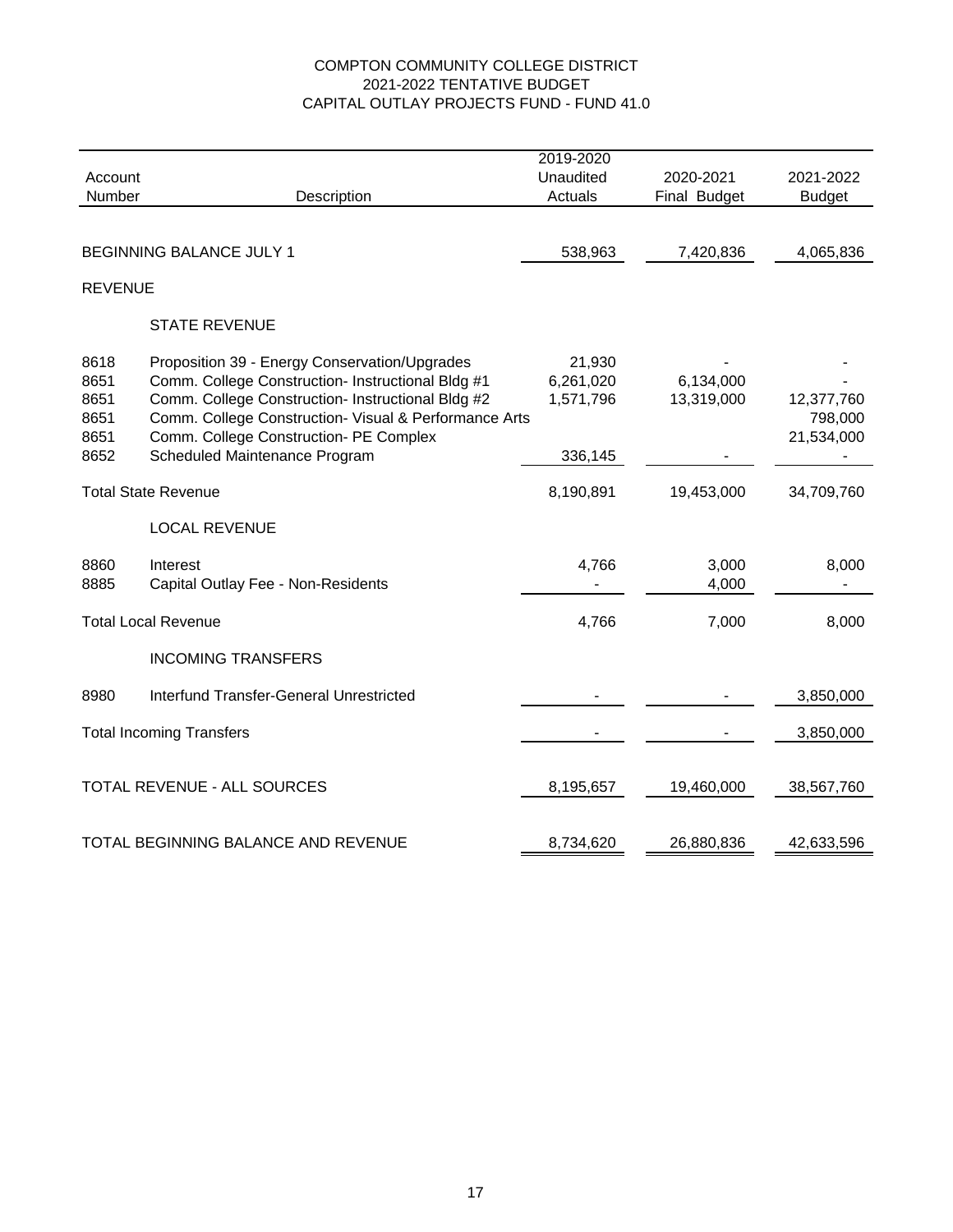#### 2021-2022 TENTATIVE BUDGET CAPITAL OUTLAY PROJECTS FUND - FUND 41.0 COMPTON COMMUNITY COLLEGE DISTRICT

|         |                                            | 2019-2020 |              |               |
|---------|--------------------------------------------|-----------|--------------|---------------|
| Account |                                            | Unaudited | 2020-2021    | 2021-2022     |
| Number  | Description                                | Actuals   | Final Budget | <b>Budget</b> |
|         | <b>EXPENDITURES / APPROPRIATIONS</b>       |           |              |               |
|         | <b>OTHER OPERATING EXPENDITURES</b>        |           |              |               |
| 5700    | Legal                                      |           | 5,000        |               |
| 5800    | <b>Miscellaneous Services</b>              | 8,221     | 10,000       | 4,000         |
|         | <b>Other Operating Expenditures</b>        | 8,221     | 15,000       | 4,000         |
|         | <b>CAPITAL OUTLAY</b>                      |           |              |               |
| 6100    | Site Improvement                           | 1,305,563 | 1,500,000    | 28,127,630    |
| 6200    | <b>Buildings</b>                           |           | 21,400,000   | 10,532,130    |
| 6400    | New Equipment                              |           |              |               |
|         | <b>Total Capital Outlay</b>                | 1,305,563 | 22,900,000   | 38,659,760    |
|         | <b>TOTAL EXPENDITURES / APPROPRIATIONS</b> | 1,313,784 | 22,915,000   | 38,663,760    |
|         | NET ENDING BALANCE / RESERVES              | 7,420,836 | 3,965,836    | 3,969,836     |
|         | <b>GRAND TOTAL - EXPENDITURES /</b>        |           |              |               |
|         | <b>ENDING BALANCE / RESERVES</b>           | 8,734,620 | 26,880,836   | 42,633,596    |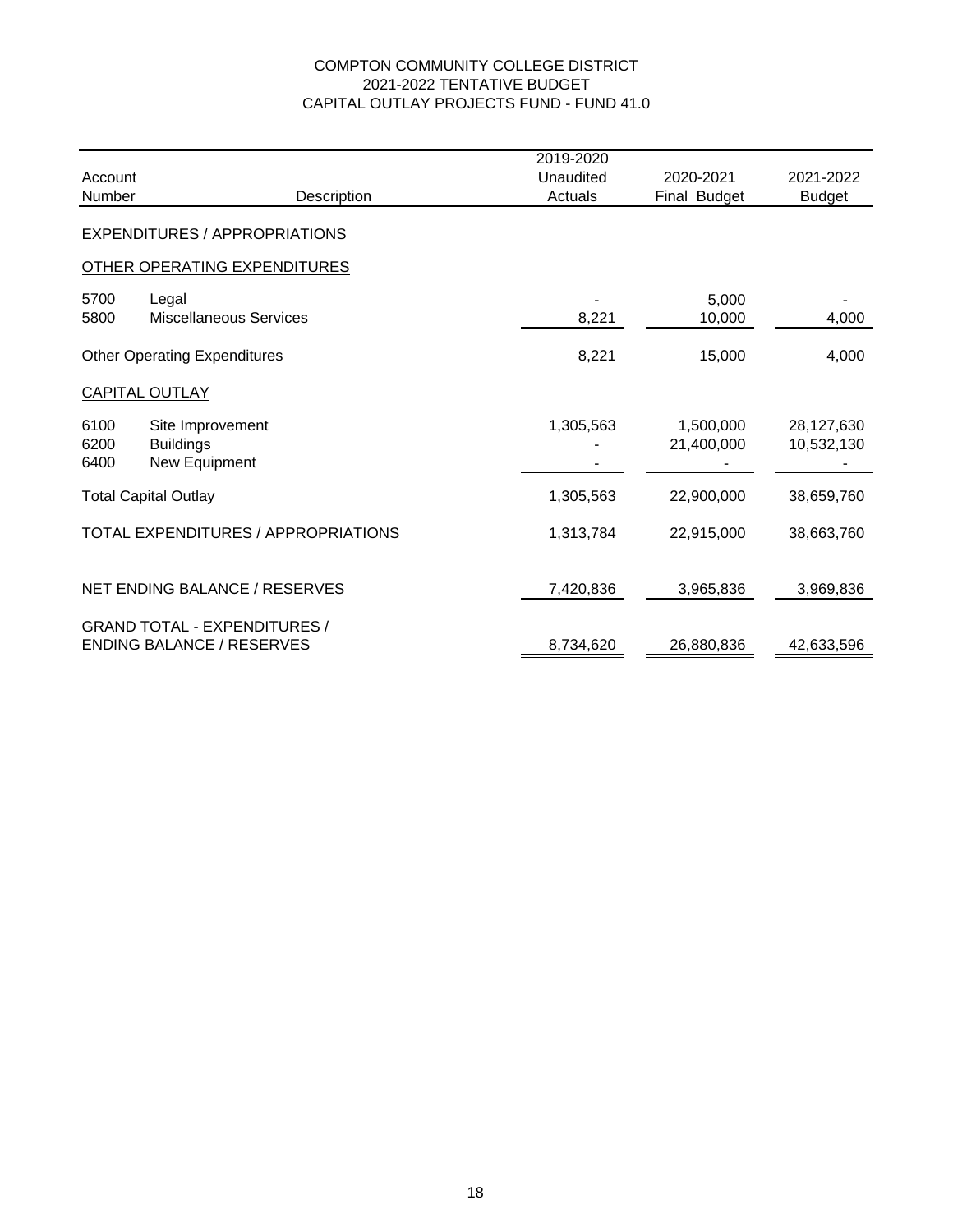#### COMPTON COMMUNITY COLLEGE DISTRICT 2020-2021 TENTATIVE BUDGET GENERAL OBLIGATION BOND MEASURE CC SERIES E FUND - FUND 42.1

|                       |                                                                | 2019-2020            |                           |                  |
|-----------------------|----------------------------------------------------------------|----------------------|---------------------------|------------------|
| Account<br>Number     | Description                                                    | Unaudited<br>Actuals | 2020-2021<br>Final Budget | 2021-2022        |
|                       |                                                                |                      |                           | <b>Budget</b>    |
|                       | <b>BEGINNING BALANCE JULY 1</b>                                | 11,206,032           | 4,298,618                 | 3,154,350        |
| <b>REVENUE</b>        |                                                                |                      |                           |                  |
| 8860<br>8890<br>Total | <b>LOCAL REVENUE</b><br>Interest<br><b>Other Local Revenue</b> | 140,485<br>140,485   | 100,000<br>100,000        | 10,000<br>10,000 |
|                       | TOTAL REVENUE - ALL SOURCES                                    | 140,485              | 100,000                   | 10,000           |
|                       | TOTAL BEGINNING BALANCE AND REVENUE                            | 11,346,517           | 4,398,618                 | 3,164,350        |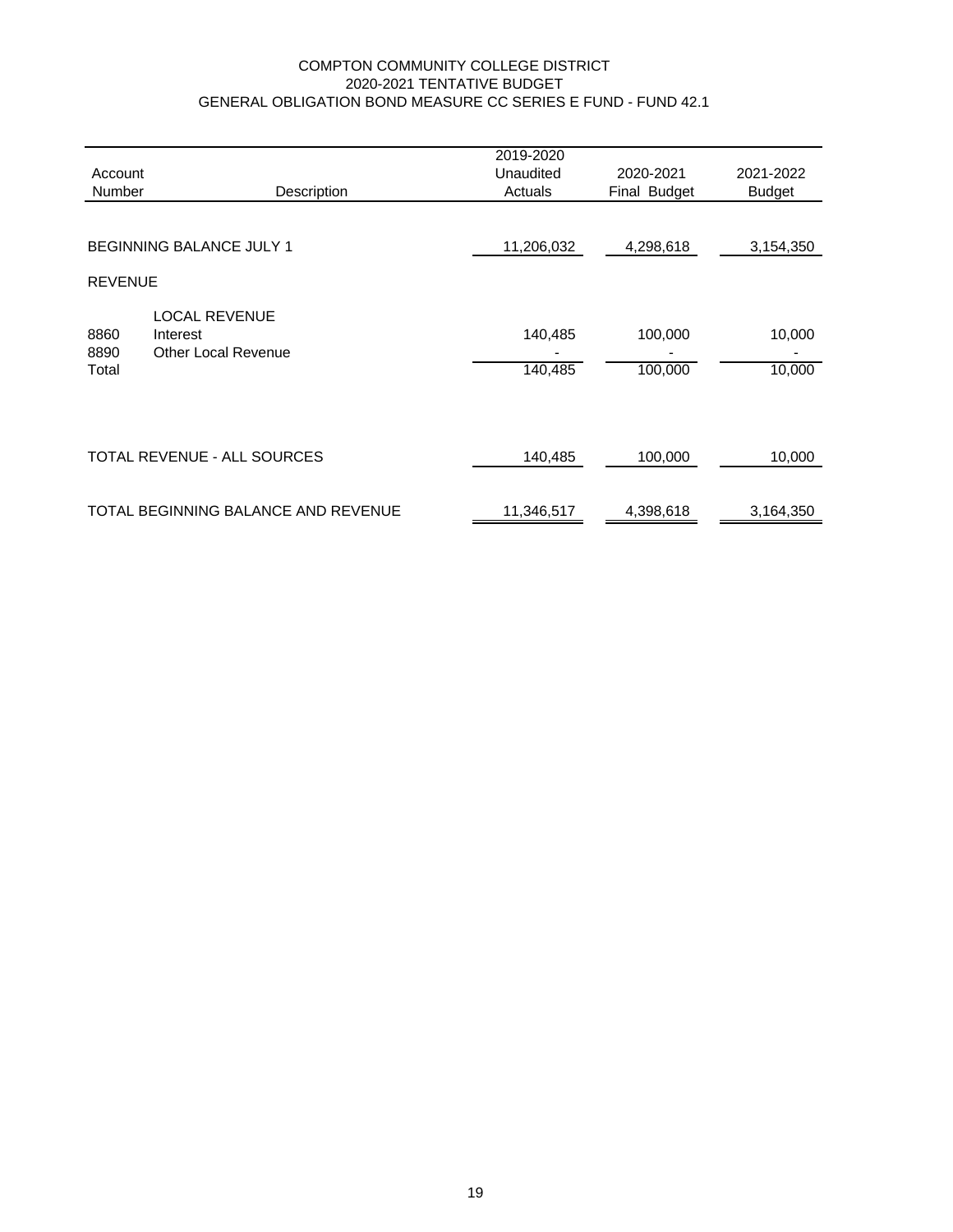#### GENERAL OBLIGATION BOND MEASURE CC SERIES E FUND - FUND 42.1 COMPTON COMMUNITY COLLEGE DISTRICT 2020-2021 TENTATIVE BUDGET

| Account |                                       | 2019-2020<br>Unaudited | 2020-2021    | 2021-2022     |
|---------|---------------------------------------|------------------------|--------------|---------------|
| Number  | Description                           | Actuals                | Final Budget |               |
|         |                                       |                        |              | <b>Budget</b> |
|         | <b>EXPENDITURES / APPROPRIATIONS</b>  |                        |              |               |
|         | <b>OTHER OPERATING EXPENSES</b>       |                        |              |               |
| 5700    | Legal                                 | 18,400                 |              |               |
| 5400    | Insurance                             |                        |              |               |
|         | <b>Total Other Operating Expenses</b> | 18,400                 |              |               |
|         | <b>CAPITAL OUTLAY</b>                 |                        |              |               |
| 6100    | <b>Building/Site Improvement</b>      | 509,485                | 500,000      |               |
| 6200    | <b>Buildings</b>                      | 6,427,869              | 3,000,000    | 721,210       |
| 6400    | Equipment                             | 92,145                 |              | 503,390       |
|         | <b>Total Capital Outlay</b>           | 7,029,499              | 3,500,000    | 1,224,600     |
|         | TOTAL EXPENDITURES / APPROPRIATIONS   | 7,047,899              | 3,500,000    | 1,224,600     |
|         | NET ENDING BALANCE / RESERVES         | 4,298,618              | 898,618      | 1,939,750     |
|         | <b>GRAND TOTAL - EXPENDITURES /</b>   |                        |              |               |
|         | <b>ENDING BALANCE / RESERVES</b>      | 11,346,517             | 4,398,618    | 3,164,350     |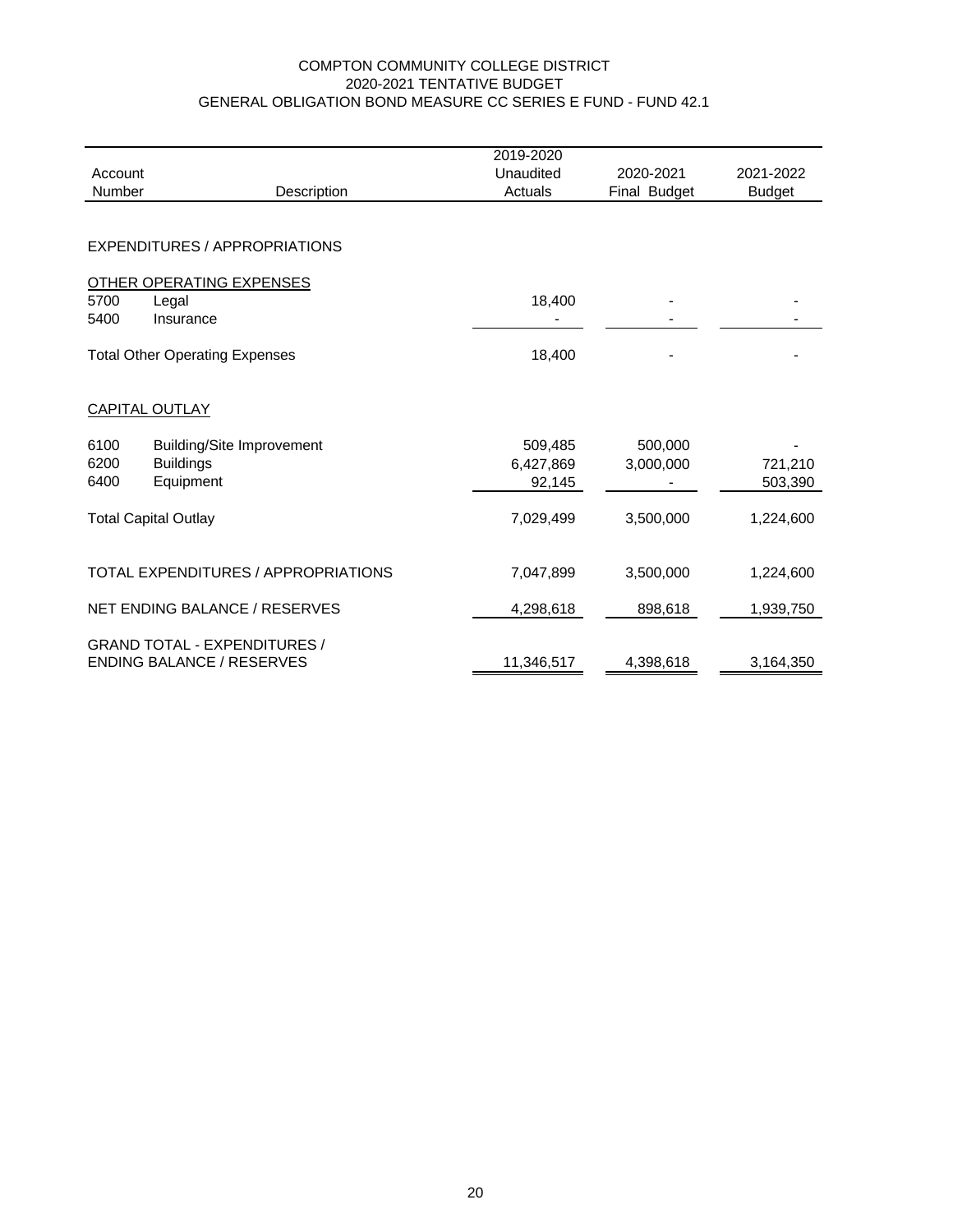#### COMPTON COMMUNITY COLLEGE DISTRICT 2021-2022 TENTATIVE BUDGET GENERAL OBLIGATION BOND MEASURE C SERIES A - FUND 42.2

|                       |                                                         | 2019-2020          |                    |                    |
|-----------------------|---------------------------------------------------------|--------------------|--------------------|--------------------|
| Account               |                                                         | Unaudited          | 2020-2021          | 2021-2022          |
| <b>Number</b>         | Description                                             | Actuals            | Final Budget       | <b>Budget</b>      |
|                       | <b>BEGINNING BALANCE JULY 1</b>                         | 38,333,899         | 33,193,393         | 11,793,393         |
|                       |                                                         |                    |                    |                    |
| <b>REVENUE</b>        |                                                         |                    |                    |                    |
| 8860<br>8940<br>Total | <b>LOCAL REVENUE</b><br>Interest<br>Proceeds from Bonds | 549,737<br>549,737 | 400,000<br>400,000 | 100,000<br>100,000 |
|                       | <b>TOTAL REVENUE - ALL SOURCES</b>                      | 549,737            | 400,000            | 100,000            |
|                       | TOTAL BEGINNING BALANCE AND REVENUE                     | 38,883,636         | 33,593,393         | 11,893,393         |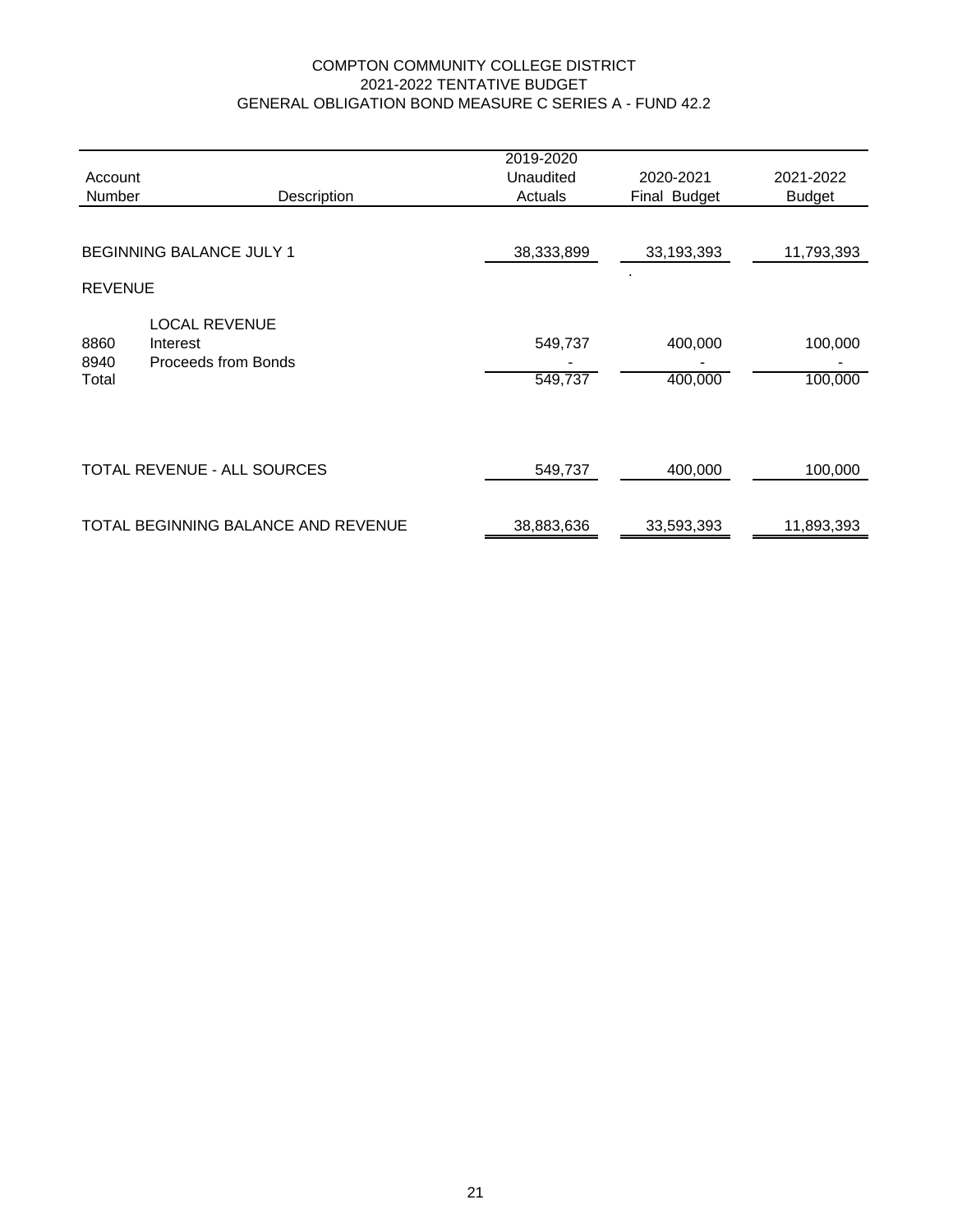#### GENERAL OBLIGATION BOND MEASURE C SERIES A - FUND 42.2 COMPTON COMMUNITY COLLEGE DISTRICT 2021-2022 TENTATIVE BUDGET

| Account<br>Number | Description                                                             | 2019-2020<br>Unaudited<br>Actuals | 2020-2021<br>Final Budget | 2021-2022<br><b>Budget</b> |
|-------------------|-------------------------------------------------------------------------|-----------------------------------|---------------------------|----------------------------|
|                   | EXPENDITURES / APPROPRIATIONS                                           |                                   |                           |                            |
|                   | <b>OTHER OPERATING EXPENSES</b>                                         |                                   |                           |                            |
| 5890              | <b>Other Services</b>                                                   | 706,953                           | 800,000                   |                            |
|                   | <b>Other Operating Expenses</b>                                         | 706,953                           | 800,000                   |                            |
|                   | <b>CAPITAL OUTLAY</b>                                                   |                                   |                           |                            |
| 6100<br>6200      | <b>Building/Site Improvement</b><br><b>Buildings</b>                    | 4,983,290                         | 1,000,000<br>20,000,000   | 11,893,300                 |
|                   | <b>Total Capital Outlay</b>                                             | 4,983,290                         | 21,000,000                | 11,893,300                 |
|                   | TOTAL EXPENDITURES / APPROPRIATIONS                                     | 5,690,243                         | 21,800,000                | 11,893,300                 |
|                   | <b>NET ENDING BALANCE / RESERVES</b>                                    | 33,193,393                        | 11,793,393                | 93                         |
|                   | <b>GRAND TOTAL - EXPENDITURES /</b><br><b>ENDING BALANCE / RESERVES</b> | 38,883,636                        | 33,593,393                | 11,893,393                 |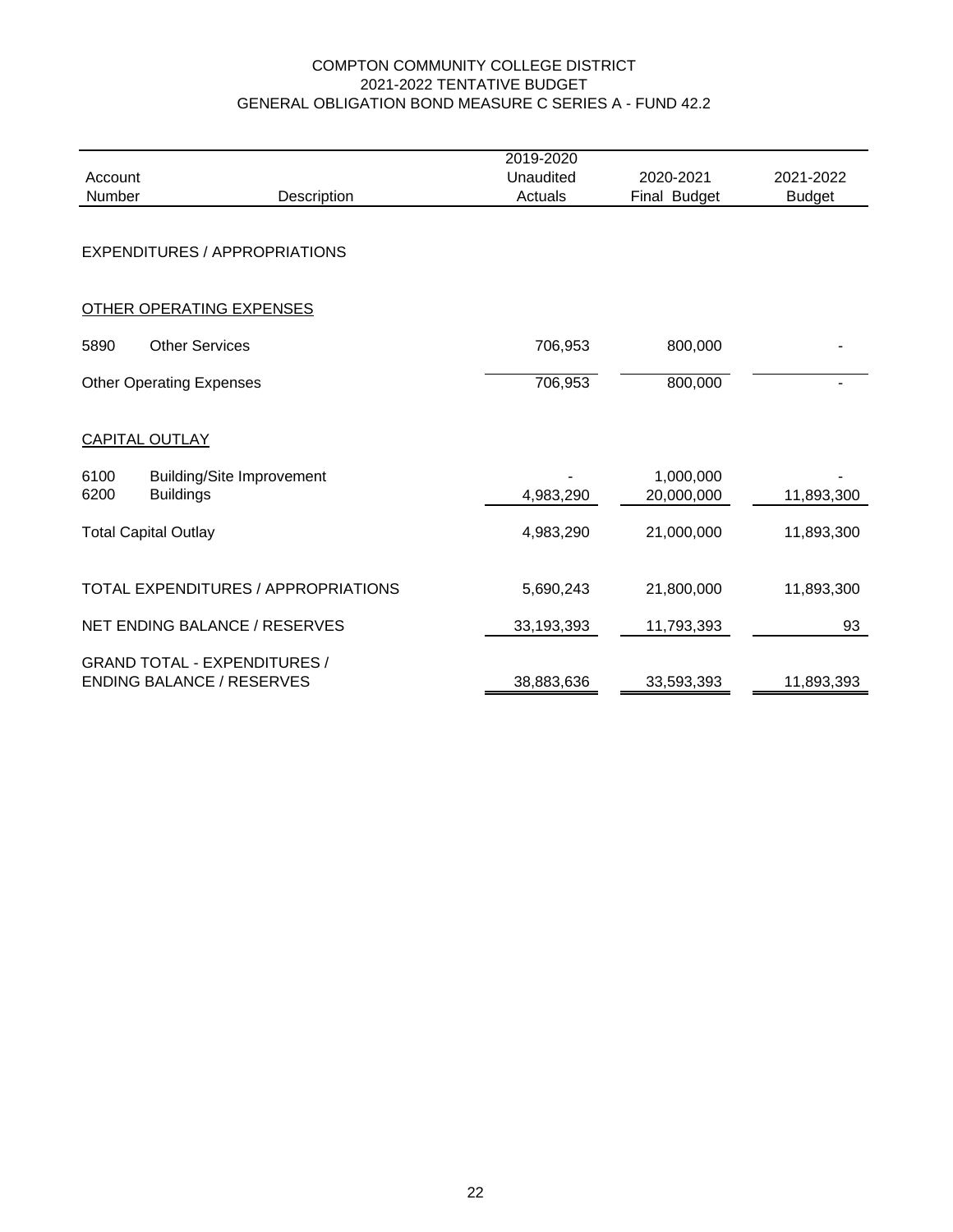#### COMPTON COMMUNITY COLLEGE DISTRICT 2021-2022 TENTATIVE BUDGET GENERAL OBLIGATION BOND SERIES 2013D FUND - FUND 42.8

|                   |                                                                | 2019-2020 |              |               |
|-------------------|----------------------------------------------------------------|-----------|--------------|---------------|
| Account           |                                                                | Unaudited | 2020-2021    | 2021-2022     |
| Number            | Description                                                    | Actuals   | Final Budget | <b>Budget</b> |
| <b>ADJUSTMENT</b> | BEGINNING BALANCE JULY 1                                       | 2,795,000 | 1,388,231    | 1,178,100     |
|                   | ADJUSTED BEGINNING BALANCE JULY 1                              | 2,795,000 | 1,388,231    | 1,178,100     |
|                   |                                                                |           |              |               |
| <b>REVENUE</b>    |                                                                |           |              |               |
| 8860<br>8890      | <b>LOCAL REVENUE</b><br>Interest<br><b>Other Local Revenue</b> | 36,008    | 20,000       | 6,000         |
| Total             |                                                                | 36,008    | 20,000       | 6,000         |
|                   | TOTAL REVENUE - ALL SOURCES                                    | 36,008    | 20,000       | 6,000         |
|                   |                                                                |           |              |               |
|                   | TOTAL BEGINNING BALANCE AND REVENUE                            | 2,831,008 | 1,408,231    | 1,184,100     |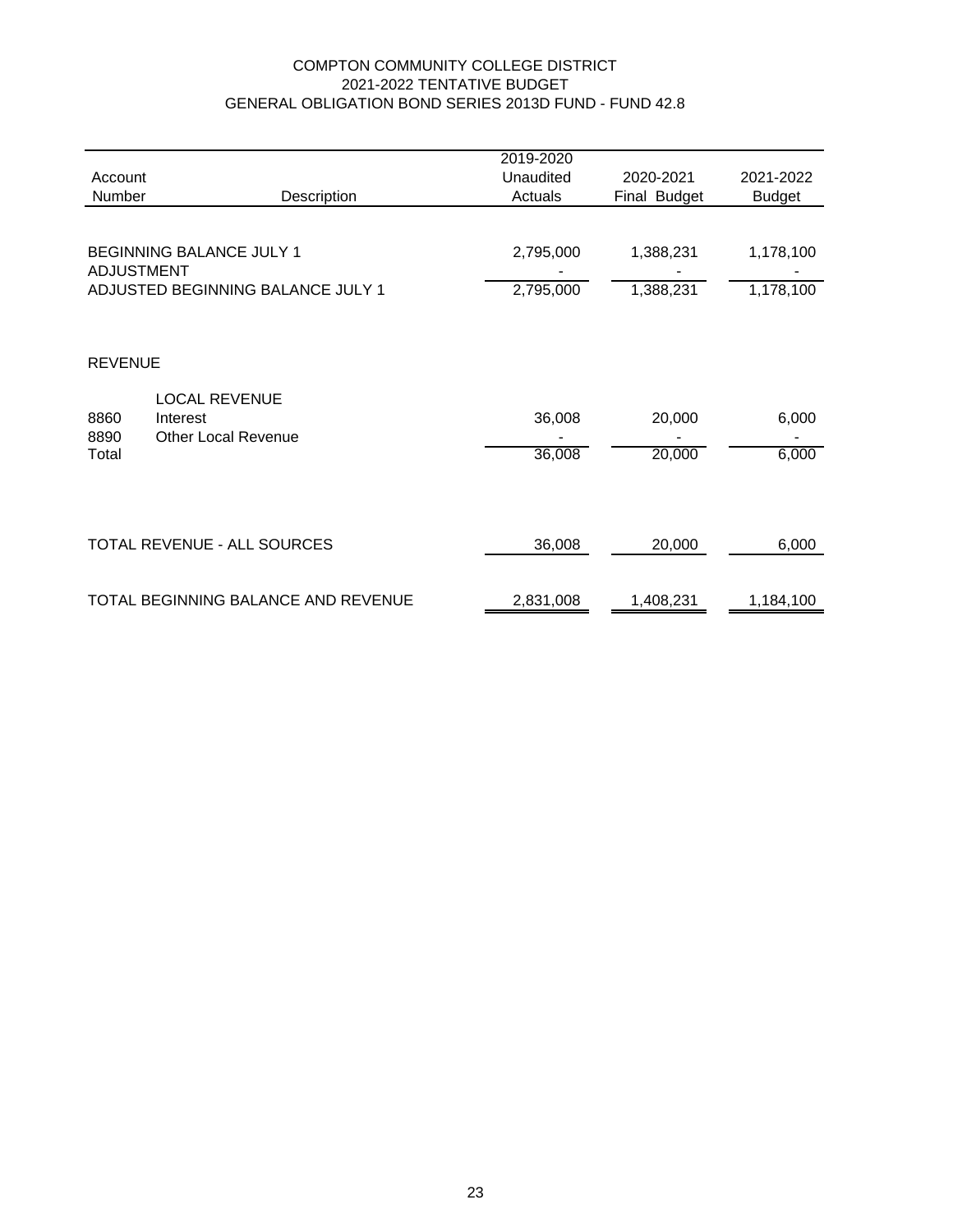#### GENERAL OBLIGATION BOND SERIES 2013D FUND - FUND 42.8 COMPTON COMMUNITY COLLEGE DISTRICT 2021-2022 TENTATIVE BUDGET

|         |                                                                         | 2019-2020 |              |               |
|---------|-------------------------------------------------------------------------|-----------|--------------|---------------|
| Account |                                                                         | Unaudited | 2020-2021    | 2021-2022     |
| Number  | Description                                                             | Actuals   | Final Budget | <b>Budget</b> |
|         | <b>EXPENDITURES / APPROPRIATIONS</b>                                    |           |              |               |
|         | OTHER OPERATING EXPENSES                                                |           |              |               |
| 5700    | Legal and Audit Expense                                                 | 48,738    | 49,000       |               |
| 5800    | Other Services, Fees and Expenses                                       |           |              |               |
|         |                                                                         | 3,071     | 5,000        |               |
|         | <b>Other Operating Expenses</b>                                         | 51,809    | 54,000       |               |
|         | <b>CAPITAL OUTLAY</b>                                                   |           |              |               |
| 6100    | <b>Building/Site Improvement</b>                                        |           |              |               |
| 6200    | <b>Buildings</b>                                                        | 1,390,968 | 600,000      | 825,630       |
| 6400    | New Equipment                                                           |           |              |               |
|         |                                                                         |           |              |               |
|         | <b>Total Capital Outlay</b>                                             | 1,390,968 | 600,000      | 825,630       |
|         | TOTAL EXPENDITURES / APPROPRIATIONS                                     | 1,442,777 | 654,000      | 825,630       |
|         | NET ENDING BALANCE / RESERVES                                           | 1,388,231 | 754,231      | 358,470       |
|         | <b>GRAND TOTAL - EXPENDITURES /</b><br><b>ENDING BALANCE / RESERVES</b> | 2,831,008 | 1,408,231    | 1,184,100     |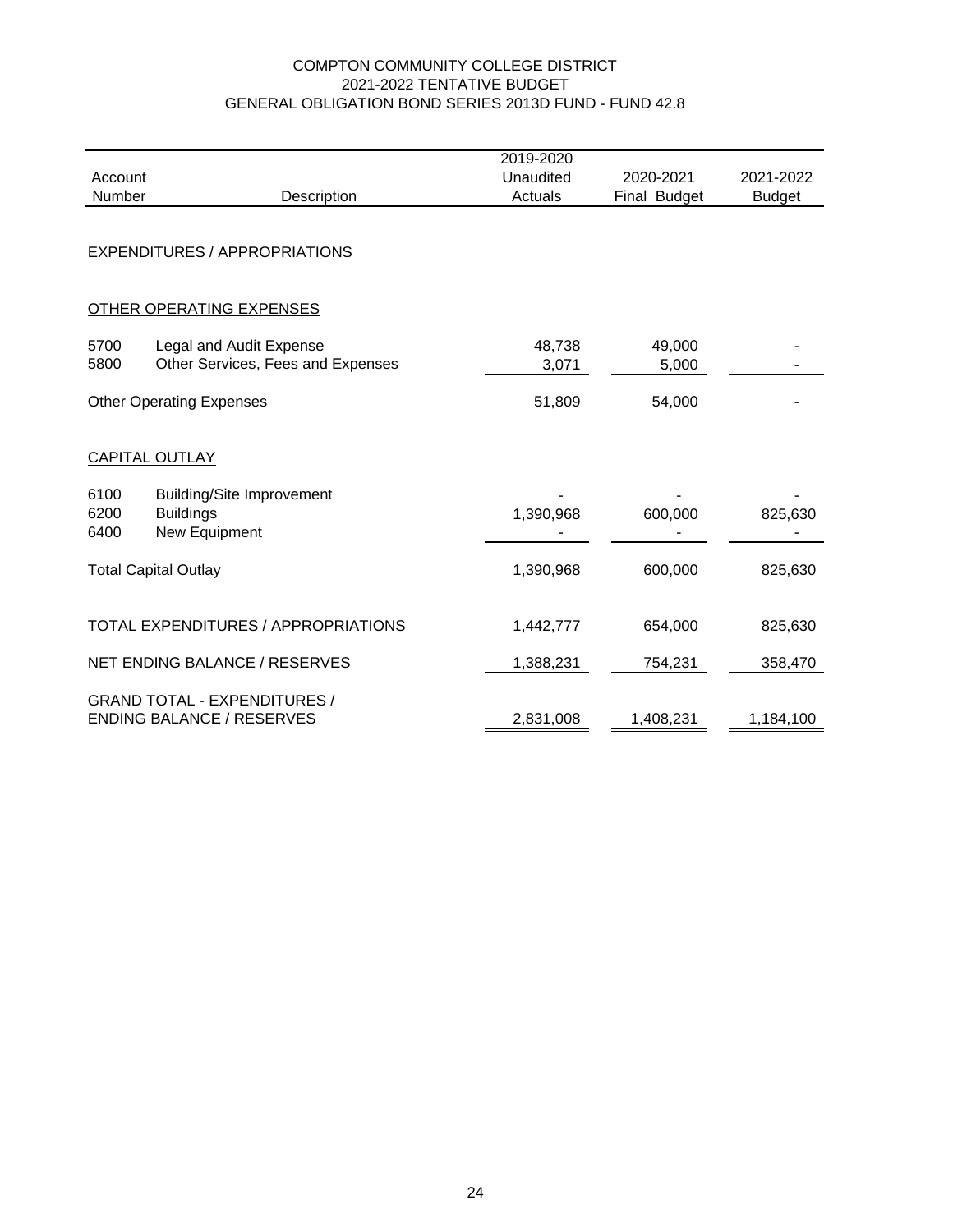#### COMPTON COMMUNITY COLLEGE DISTRICT WORKERS' COMPENSATION FUND - FUND 61.0 2021-2022 TENTATIVE BUDGET

|                                                  |                                     | 2019-2020            |                           |                            |
|--------------------------------------------------|-------------------------------------|----------------------|---------------------------|----------------------------|
| Account<br>Number                                | Description                         | Unaudited<br>Actuals | 2020-2021<br>Final Budget | 2021-2022<br><b>Budget</b> |
| BEGINNING BALANCE JULY 1                         |                                     | 3,116,805            | 530,653                   | 853,653                    |
| <b>LOCAL REVENUE</b><br>8830<br>8860<br>Interest | <b>Contract Services</b>            | 995,806<br>44,128    | 1,000,000<br>30,000       | 1,000,000<br>30,000        |
| <b>Total Local Revenue</b>                       |                                     | 1,039,934            | 1,030,000                 | 1,030,000                  |
| <b>TOTAL REVENUE - ALL SOURCES</b>               |                                     | 1,039,934            | 1,030,000                 | 1,030,000                  |
|                                                  | TOTAL BEGINNING BALANCE AND REVENUE | 4,156,739            | 1.560.653                 | 1,883,653                  |

#### EXPENDITURES / APPROPRIATIONS

|                                                       | CONTRACT SERVICES/OPERATING EXPENSES               |           |           |           |
|-------------------------------------------------------|----------------------------------------------------|-----------|-----------|-----------|
| 5450                                                  | Insurance                                          | 626,086   | 700,000   | 700,000   |
| 5733                                                  | <b>Benefits/Claims Paid</b>                        |           |           |           |
| 5800                                                  | <b>Other Services- Administrative Fees</b>         |           | 7,000     | 7,000     |
|                                                       |                                                    |           |           |           |
| <b>Total Contract Services and Operating Expenses</b> |                                                    | 626,086   | 707,000   | 707,000   |
|                                                       |                                                    |           |           |           |
|                                                       | OTHER OUTGO                                        |           |           |           |
| 7300                                                  | Interfund Transfers                                | 3,000,000 |           |           |
|                                                       | <b>Total Other Outgo</b>                           | 3,000,000 |           |           |
|                                                       |                                                    |           |           |           |
| TOTAL EXPENDITURES / APPROPRIATIONS                   |                                                    | 3,626,086 | 707,000   | 707,000   |
|                                                       |                                                    |           |           |           |
|                                                       |                                                    |           |           |           |
|                                                       | NET ENDING BALANCE / RESERVES                      | 530,653   | 853,653   | 1,176,653 |
|                                                       |                                                    |           |           |           |
|                                                       |                                                    |           |           |           |
|                                                       | <b>GRAND TOTAL - EXPENDITURES / ENDING BALANCE</b> | 4,156,739 | 1,560,653 | 1,883,653 |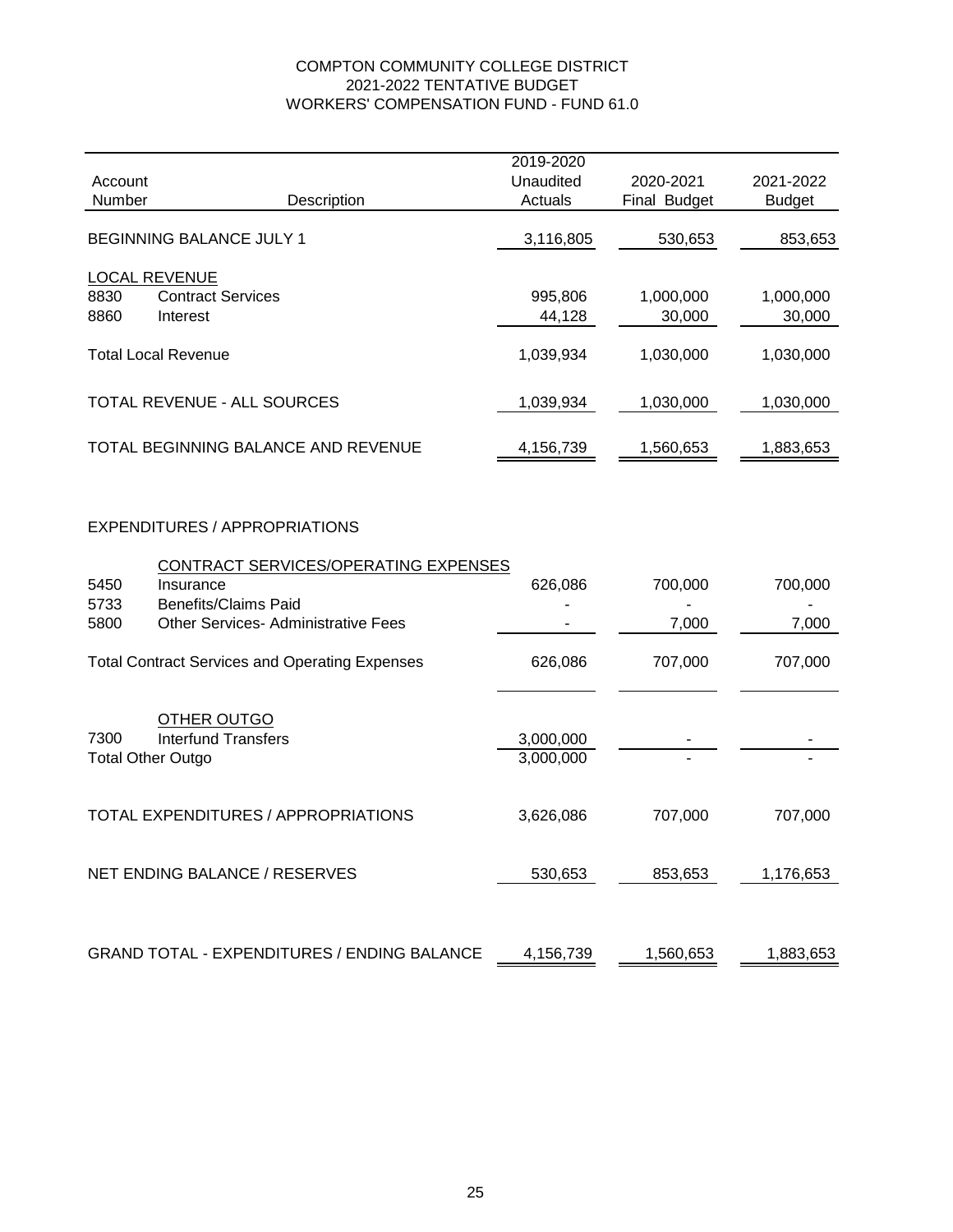#### COMPTON COMMUNITY COLLEGE DISTRICT 2021-2022 TENTATIVE BUDGET PROPERTY AND LIABILITY SELF-INSURANCE FUND - FUND 64.0

|                                                       |                                      | 2019-2020 |              |               |
|-------------------------------------------------------|--------------------------------------|-----------|--------------|---------------|
| Account                                               |                                      | Unaudited | 2020-2021    | 2021-2022     |
| Number                                                | Description                          | Actuals   | Final Budget | <b>Budget</b> |
| <b>BEGINNING BALANCE JULY 1</b>                       |                                      | 726,101   | 502,345      | 270,345       |
|                                                       | <b>LOCAL REVENUE</b>                 |           |              |               |
| 8860                                                  | Interest                             | 5,238     | 6,000        | 1,000         |
| 8980                                                  | <b>Contribution from Other Fund</b>  | 676,514   | 400,000      | 400,000       |
|                                                       | <b>Total Local Revenue</b>           | 681,752   | 406,000      | 401,000       |
|                                                       | TOTAL REVENUE - ALL SOURCES          | 681,752   | 406,000      | 401,000       |
|                                                       | TOTAL BEGINNING BALANCE AND REVENUE  | 1,407,853 | 908,345      | 671,345       |
|                                                       | <b>EXPENDITURES / APPROPRIATIONS</b> |           |              |               |
|                                                       | CONTRACT SERVICES/OPERATING EXPENSES |           |              |               |
| 5130                                                  | <b>Contract Services</b>             | 9,992     | 10,000       | 6,000         |
| 5400                                                  | Insurance                            | 371,050   | 390,000      | 300,000       |
| 5700                                                  | <b>Benefits Paid Claimants</b>       | 225,965   | 230,000      | 200,000       |
| 5800                                                  | Other Services - Administrative Fee  | 7,335     | 8,000        | 8,000         |
| <b>Total Contract Services and Operating Expenses</b> |                                      | 614,342   | 638,000      | 514,000       |
|                                                       | <b>CAPTIAL OULAY</b>                 |           |              |               |
| 6400                                                  | Equipment                            | 291,166   |              |               |
|                                                       |                                      | 291,166   |              |               |

| TOTAL EXPENDITURES / APPROPRIATIONS                | 905.508   | 638,000 | 514,000 |
|----------------------------------------------------|-----------|---------|---------|
| NET ENDING BALANCE / RESERVES                      | 502.345   | 270,345 | 157,345 |
| <b>GRAND TOTAL - EXPENDITURES / ENDING BALANCE</b> | 1,407,853 | 908,345 | 671,345 |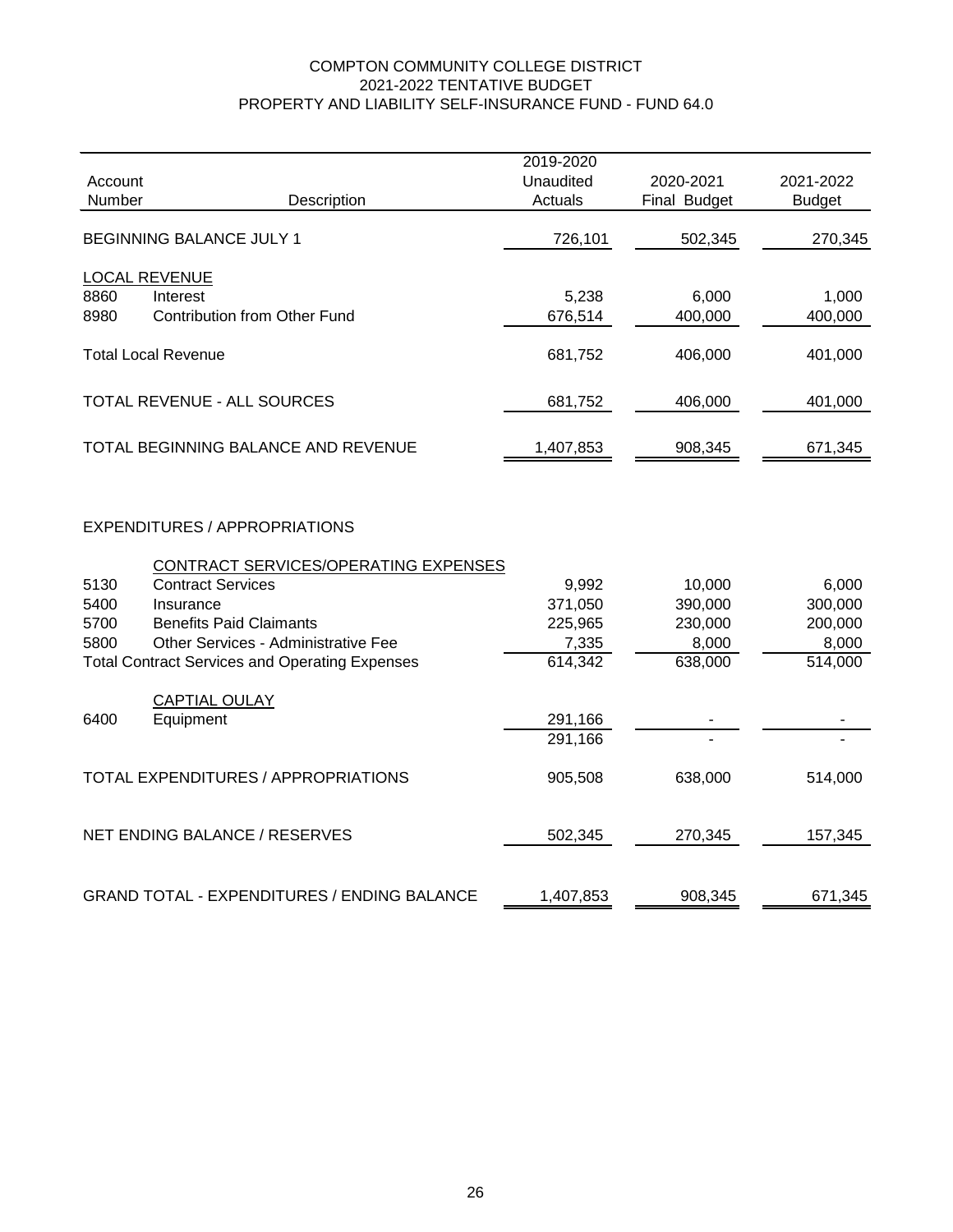#### COMPTON COMMUNITY COLLEGE DISTRICT 2021-2022 TENTATIVE BUDGET STUDENT FINANCIAL AID FUND - FUND 74.0

|                                     |                                   | 2019-2020  |              |               |
|-------------------------------------|-----------------------------------|------------|--------------|---------------|
| Account                             |                                   | Unaudited  | 2020-2021    | 2021-2022     |
| Number                              | Description                       | Actuals    | Final Budget | <b>Budget</b> |
|                                     |                                   |            |              |               |
| <b>BEGINNING BALANCE JULY 1</b>     |                                   | 455,439    | (410, 143)   | 15,857        |
| <b>REVENUE</b>                      |                                   |            |              |               |
|                                     | <b>FEDERAL INCOME</b>             |            |              |               |
| 8150                                | PELL Grant Program                | 9,427,158  | 11,570,000   | 11,560,000    |
| <b>Total Federal Income</b>         |                                   | 9,427,158  | 11,570,000   | 11,560,000    |
|                                     | <b>STATE REVENUE</b>              |            |              |               |
| 8620                                | Cal Grants                        | 707,580    | 800,000      | 1,050,000     |
| 8620                                | <b>Student Success Completion</b> | 505,897    | 550,000      | 269,693       |
| <b>Total State Revenue</b>          |                                   | 1,213,477  | 1,350,000    | 1,319,693     |
|                                     | <b>LOCAL REVENUE</b>              |            |              |               |
| 8860                                | Interest                          | 8,726      | 6,000        | 5,000         |
| 8890                                | Other                             | 31,349     | 10,000       |               |
| <b>Total Local Revenue</b>          |                                   | 40,075     | 16,000       | 5,000         |
| <b>TOTAL REVENUE - ALL SOURCES</b>  |                                   | 10,680,710 | 12,936,000   | 12,884,693    |
|                                     |                                   |            |              |               |
| TOTAL BEGINNING BALANCE AND REVENUE |                                   | 11,136,149 | 12,525,857   | 12,900,550    |